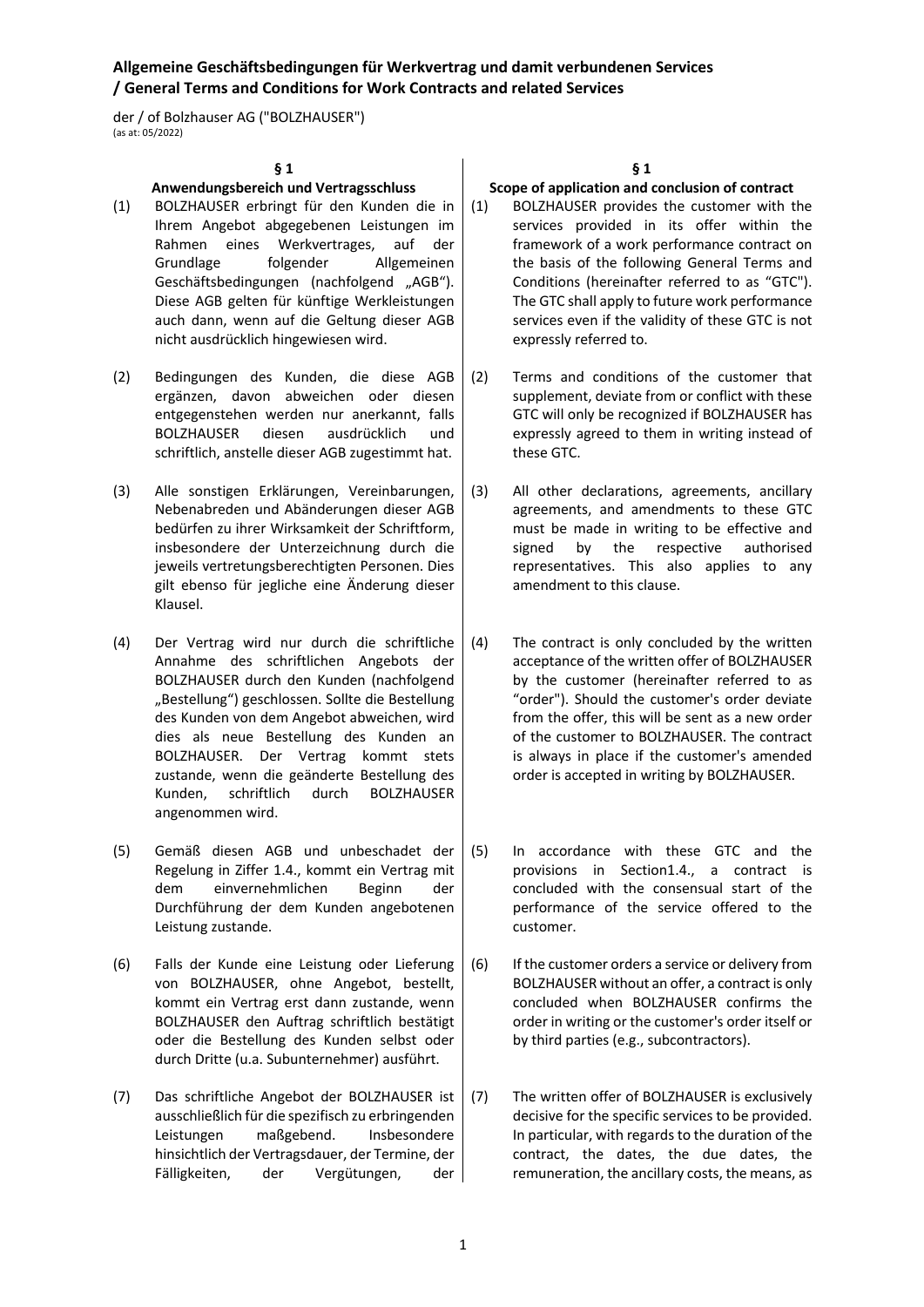der / of Bolzhauser AG ("BOLZHAUSER") (as at: 05/2022)

> Nebenkosten, der Mittel, sowie des Orts der Leistungserbringung, sofern dem schriftlichen Angebot keine abweichenden Regelungen zu entnehmen sind, gelten die Regelungen in diesen AGB. Demnach sind diese AGB Bestandteil jedes Werkvertrages des Kunden mit BOLZHAUSER.

### **§ 2**

#### **Leistungsgegenstand**

(1) Als Leistungsgegenstand des jeweiligen Werkvertrags gilt das Herbeiführen eines ausdrücklich festgelegten Leistungsergebnisses oder die Herstellung eines Werkes gemäß den Spezifikationen des jeweiligen Werkvertrags.

# **§ 3**

## **Allgemeine Grundsätze**

- (1) BOLZHAUSER hat bei der jeweiligen Aufgabenerfüllung stets die schriftlichen Vorgaben des Kunden zu beachten, vorausgesetzt diese wurden vertraglich festgelegt. Darüber hinaus hat BOLZHAUSER die Leistungen nach den jeweils gültigen Regeln der Wissenschaft und der Technik zu erbringen.
- (2) Angebote, die von BOLZHAUSER an den Kunden abgegeben wurden, haben eine Gültigkeit von dreißig (30) Arbeitstagen. Ausschließlich das Angebot und/oder die Auftragsbestätigung von BOLZHAUSER sind für den Umfang und die Ausführung der angebotenen Leistung maßgebend. Im Fall von Entwicklungsleistungen gilt als Entwicklungszweck oder Maßstab für das Erreichen der vertraglich vereinbarten Leistungen nur diese Leistungen, die im Angebot und/oder in der Auftragsbestätigung ausdrücklich beschrieben werden.
- (3) Weder eine Regelung in einem Angebot der BOLZHAUSER noch in diesen AGB ist als Garantie i.S.d. § 276 BGB zu ermessen, es sei denn, es wird ausdrücklich und schriftlich Bezug auf § 276 BGB genommen. Ansonsten handelt es sich lediglich um eine Gewährleistung. Jegliche Angaben in Projekt- oder sonstigen Beschreibungen stellen keine Garantiezusagen dar.
- (4) Sollten Vereinbarungen zur Spezifizierung vertraglicher Regelungen, insbesondere des Leistungsgegenstandes notwendig werden, sind Protokolle zu stellen. Diese Protokolle werden

well as the orts of the provision of services, no deviating regulations can be found in the written offer, the provisions in these GTC apply. Accordingly, these GTC are an integral part of every contract for work performance contract of the customer with BOLZHAUSER.

# **§ 2**

## **Subject of performance**

(1) The subject of performance of the respective work performance contract shall be the achievement of an explicitly stipulated performance result or the production of a work in accordance with the specifications of the respective work income.

# **§ 3**

## **General principles**

- (1) BOLZHAUSER shall, at all times, take into account the customer's written specifications when fulfilling the respective tasks, provided that these have been contractually stipulated. In addition, BOLZHAUSER must provide the services in accordance with the applicable rules of science and technology.
- (2) Any offers submitted by BOLZHAUSER to the customer are valid for thirty (30) working days. Only offers and/or order confirmations on behalf of BOLZHAUSER are decisive for the scope and execution of the services offered. In the case of development services, the purpose or benchmark for the achievement of the services contractually agreed upon, shall only be those services which are explicitly described in the offer and/or in the order confirmation.
- (3) Neither provision in an offer of BOLZHAUSER nor in these GTC is to be presumed as a guarantee within the scope of Article 276 German Civil Code (BGB), unless it is explicitly referred to in writing to Article 276 German Civil Code (BGB). Otherwise, it may only be regarded as a pledge. Any information regarding the project itself or other descriptions do not constitute a guarantee commitment.
- (4) Should any agreements become necessary in order to specify the contractual regulations, in particular the subject of performance, respective protocols must be in place. These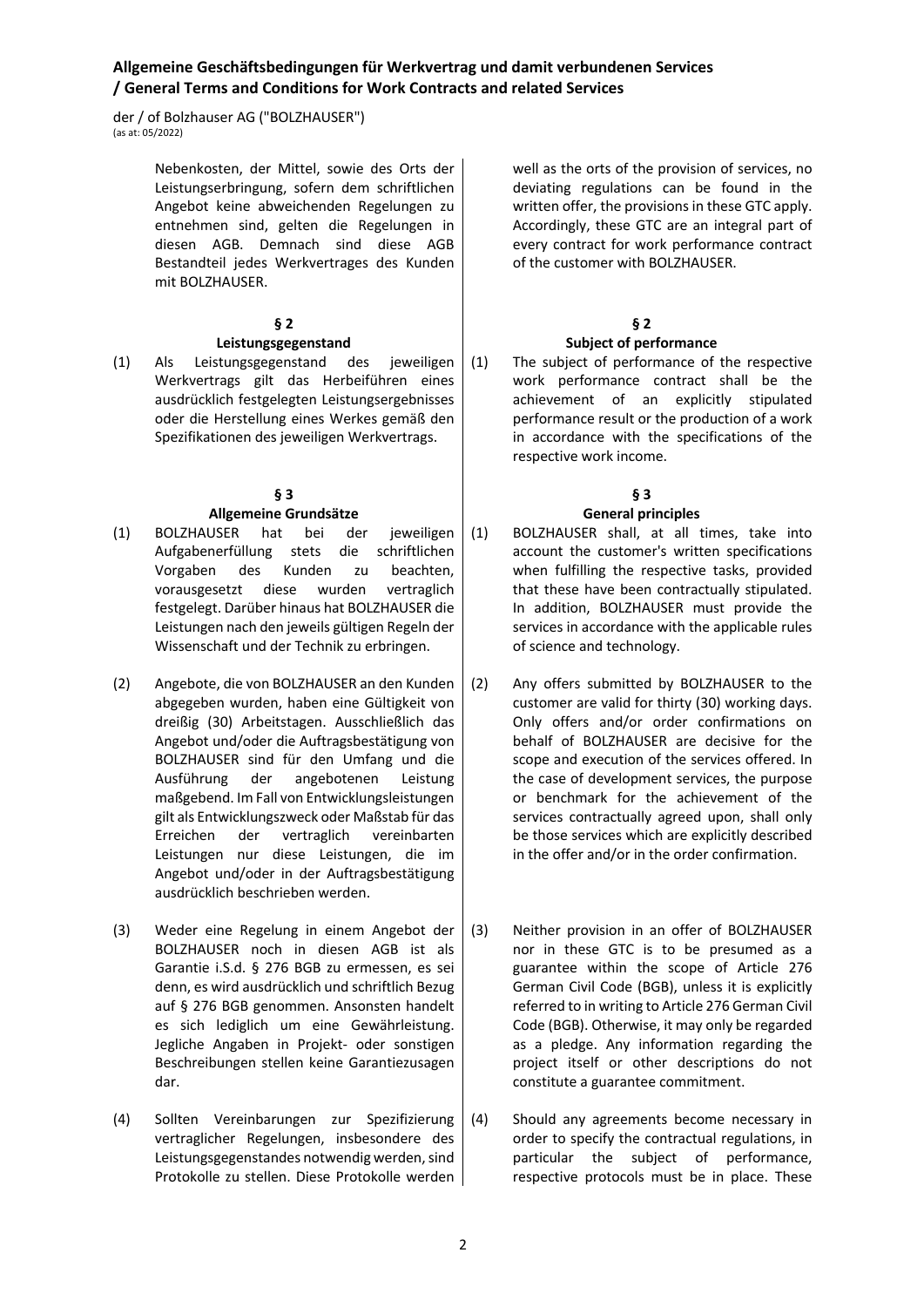der / of Bolzhauser AG ("BOLZHAUSER")  $(\text{ac at: } 05/2022)$ 

> von den Vertragsparteien verbindlich, von einer jeweils vertretungsberechtigten Person unterzeichnet.

- (5) BOLZHAUSER behält sich das Recht vor Unterauftragnehmer zur Ausführung der vertraglichen Leistungen einzusetzen. Dennoch bleibt BOLZHAUSER dem Kunden gegenüber stets verantwortlich.
- (6) Als Werktage gelten Tage von Montag bis Freitag, die keine Feiertage sind. Es gelten die Feiertage des Bundeslandes, in dem BOLZHAUSER ihren Hauptsitz hat.

#### **§ 4 Weisungsrecht und Mitarbeiterqualifikation**

- (1) BOLZHAUSER entscheidet nach freiem Ermessen, welche Mitarbeiter eingesetzt werden sollen und behält sich darüber hinaus die Möglichkeit vor, die Mitarbeiter jederzeit auszutauschen.
- (2) Die Plangestaltung der Aufgabenerfüllung wird ausschließlich durch BOLZHAUSER festgelegt. Auch im Fall der Leistungserbringung am Standort des Kunden, beruht die Weisungsbefugnis gegenüber den Mitarbeitern ausschließlich bei BOLZHAUSER. Demnach erfolgt keinesfalls eine Eingliederung der Mitarbeiter der BOLZHAUSER in den Betrieb des Kunden.

### **§ 5**

### **Pflichten des Kunden**

- (1) Im Rahmen der Leistungserbringung hat der Kunde die erforderlichen Software-Systeme in Abstimmung mit den Anforderungen der BOLZHAUSER zur Verfügung zu stellen. Sofern die Leistung am Standort des Kunden erbracht werden soll, hat der Kunde rechtzeitig und vollständig die erforderlichen Voraussetzungen (u.a. Arbeitsraum, Arbeitsmittel, Zugang zu geeigneter Hardware und Software, dessen Lizensierung u.ä.), zu ermöglichen.
- (2) Der Kunde hat jeweils einen vertretungsberechtigten Projektleiter zu benennen, der für sämtliche Projektaspekte verantwortlich ist, als Kontaktperson dient und den reibungslosen Arbeitsvorgang gewährleistet.

protocols shall be bindingly signed by the person authorized by the respective contracting parties.

- (5) BOLZHAUSER reserves the right to use subcontractors for the execution of the contractual services. However, BOLZHAUSER shall always remain responsible towards the customer.
- (6) Under working days fall the days from Monday to Friday, that are not considered public holidays. As public holidays apply those, established by the federal state, in which BOLZHAUSER has its headquarters.

#### **§ 4 Right to provide instructions and employee qualification**

- (1) BOLZHAUSER shall determine at its own discretion which employees are to be employed and in addition, it reserves the right to substitute its employees, at any time.
- (2) The plan design for the performance of the tasks shall be determined exclusively by BOLZHAUSER. Even in the case of the provision of services at the customer's premises, BOLZHAUSER shall have the exclusive authority to issue instructions to the employees. BOLZHAUSER's employees shall under no circumstances become integrated into the customer's company.

## **§ 5**

### **Obligations of the customer**

(1) In the framework of the provision of services, the customer shall provide the necessary software in accordance with BOLZHAUSER's requirements. If the service is to be provided at the customer's premises, the customer shall, in due time and fully, meet the necessary requirements, (e.g., provide working space, work equipment, access to suitable hardware and software, its licensing, etc.).

(2) The customer shall appoint a project manager, authorized to represent him, responsible for all project aspects, as well as to serve as a contact person and ensure smooth project operations.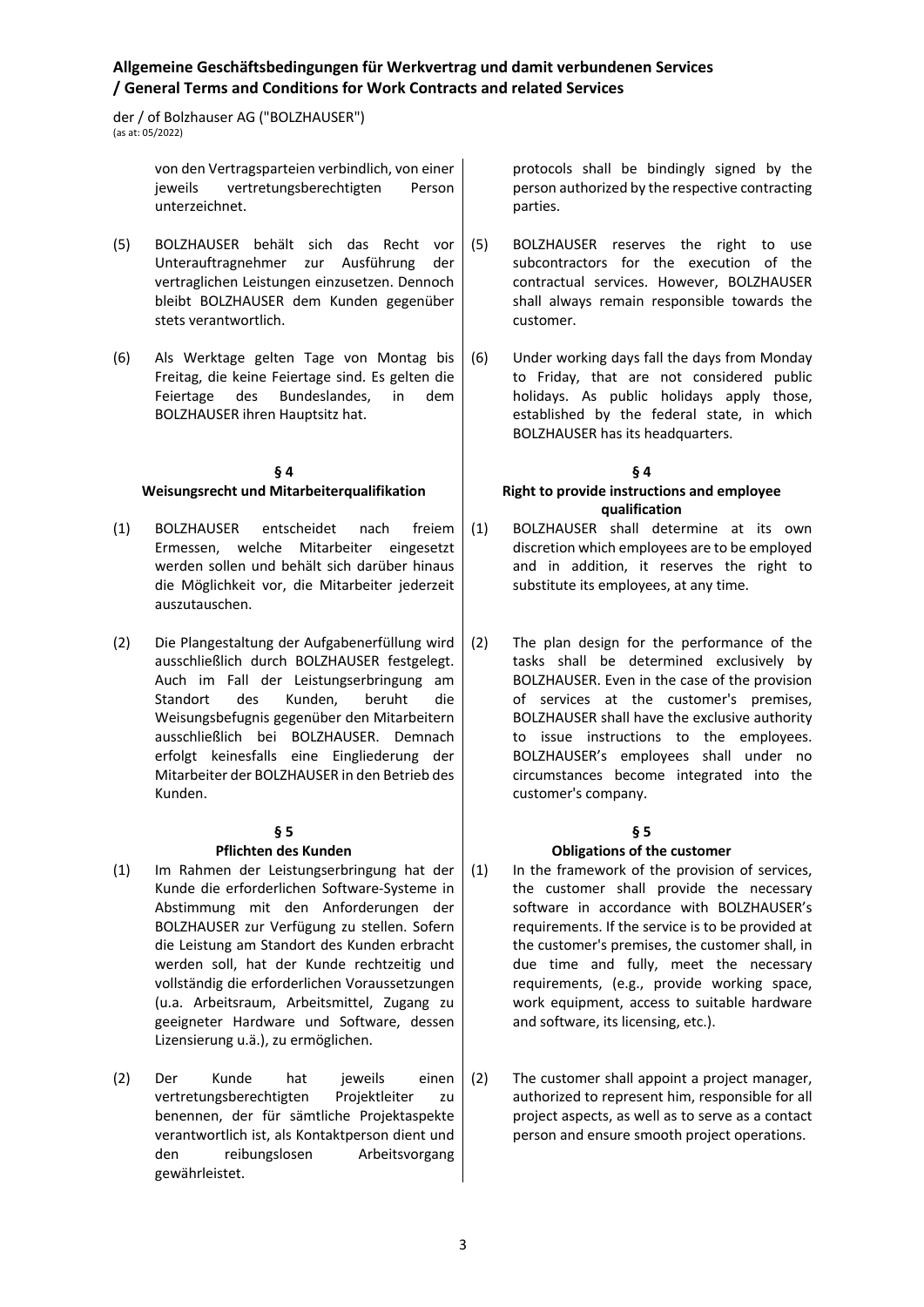der / of Bolzhauser AG ("BOLZHAUSER") (as at: 05/2022)

- (3) Der Kunde hat BOLZHAUSER stets zu unterstützen, insbesondere falls im Rahmen der Leistungserbringung entsprechend qualifiziertes Personal zur Klärung technischer und organisatorischer Fragen zur Verfügung zu stellen, so dass ein beständiger Arbeitsvorgang gewährleistet ist.
- (4) Der Kunde hat BOLZHAUSER bei der Erbringung der vertraglichen Leistungen in angemessenem Umfang zu unterstützen. Der Kunde hat insbesondere die erforderlichen Informationen und Unterlagen vollständig und rechtzeitig zur Verfügung zu stellen. BOLZHAUSER kann nach freiem Ermessen den Ort für die Durchführung seiner Aufgaben bestimmen, soweit sich dieser nicht aus der Besonderheit der übernommenen Tätigkeit (u.a., weil der erforderliche Knowhow-Transfer nur am Standort des Kunden möglich ist) oder des Einsatzes, insbesondere aufgrund der hohen Sicherheitsanforderungen des Kunden ergibt. Der hat dafür Sorge zu tragen, dass die Leistungen von BOLZHAUSER, nach der Abnahme, vertrags- und gesetzesgemäß genutzt werden. Hierbei stellt der Kunde insbesondere sicher, dass die Leistungen ausschließlich für den im Angebot oder in der Auftragsbestätigung beschriebenen Zweck eingesetzt werden.

### **§ 6**

#### **Liefer- und Leistungstermine, Verzug des Kunden, Höhere Gewalt**

- (1) Liefer- und Leistungsfristen, die im Angebot oder der Auftragsbestätigung festgelegt werden, sind Circa-Fristen, es sei denn, es ist ausdrücklich etwas anderes vereinbart. Sollten seitens BOLZHAUSER vereinbarte Leistungsfristen nicht eingehalten werden, so ist der Kunde berechtigt eine weitere Leistungsfrist festzulegen, die jedoch nicht kürzer als zehn (10) Arbeitstage sein darf. Ansonsten, gelten stets die Leistungstermine, die in jedem Angebot BOLZHAUSER festgelegt werden.
- (2) Falls der Kunde Terminverzögerungen zu verantworten hat, wodurch insbesondere Pflichten gemäß Ziffer 5 unterlassen oder sogar nicht fristgerecht erbracht werden, sind die vereinbarten Erbringungstermine der Leistungen von BOLZHAUSER entsprechend zu verschieben. In diesen Fällen führen die resultierenden Terminverschiebungen
- (3) The customer shall support BOLZHAUSER at all times, in particular if, in the context for the provision of services, any specialised personnel is required clarify technical and organisational issues, in order to guarantee a consistent work process.
- (4) The customer shall support BOLZHAUSER in the provision of its contractual services to an appropriate extent. In particular, the customer shall provide, in a complete and timely manner, the necessary information and documentation. BOLZHAUSER may, at its own discretion, determine the place for the execution of its tasks, insofar as this is not determined by the particularities of the task to be performed (among others, due to the fact that the transfer of know-how required is only possible at the customer's location) or of the assignment, in particular due to the customer's high security requirements. The customer has to ensure that, upon delivery, BOLZHAUSER's services shall be used in accordance with their contractual and legal purposes. In particular, the customer shall ensure that the services are used exclusively for the purpose agreed upon in the offer or in the order confirmation.

### **§ 6**

#### **Delivery and performance deadlines, delay of the customer, force majeure**

- (1) Delivery and performance deadlines, that are specified in the offer or in the order confirmation, are deadlines with an approximate approach, unless expressly agreed otherwise. If BOLZHAUSER does not meet the agreed performance deadlines, the customer is entitled to set a further performance deadline, which, however, cannot be shorter than ten (10) working days. If not, the performance deadlines, as they are defined in every BOLZHAUSER offer.
- (2) If the customer is responsible for deadline delays, whereby particular obligations, according to Section 5 are omitted or even not delivered according to schedule, the agreed delivery dates of BOLZHAUSER's services shall be rescheduled accordingly. In these cases, the resulting deadline rearrangements shall not lead to delay of performance from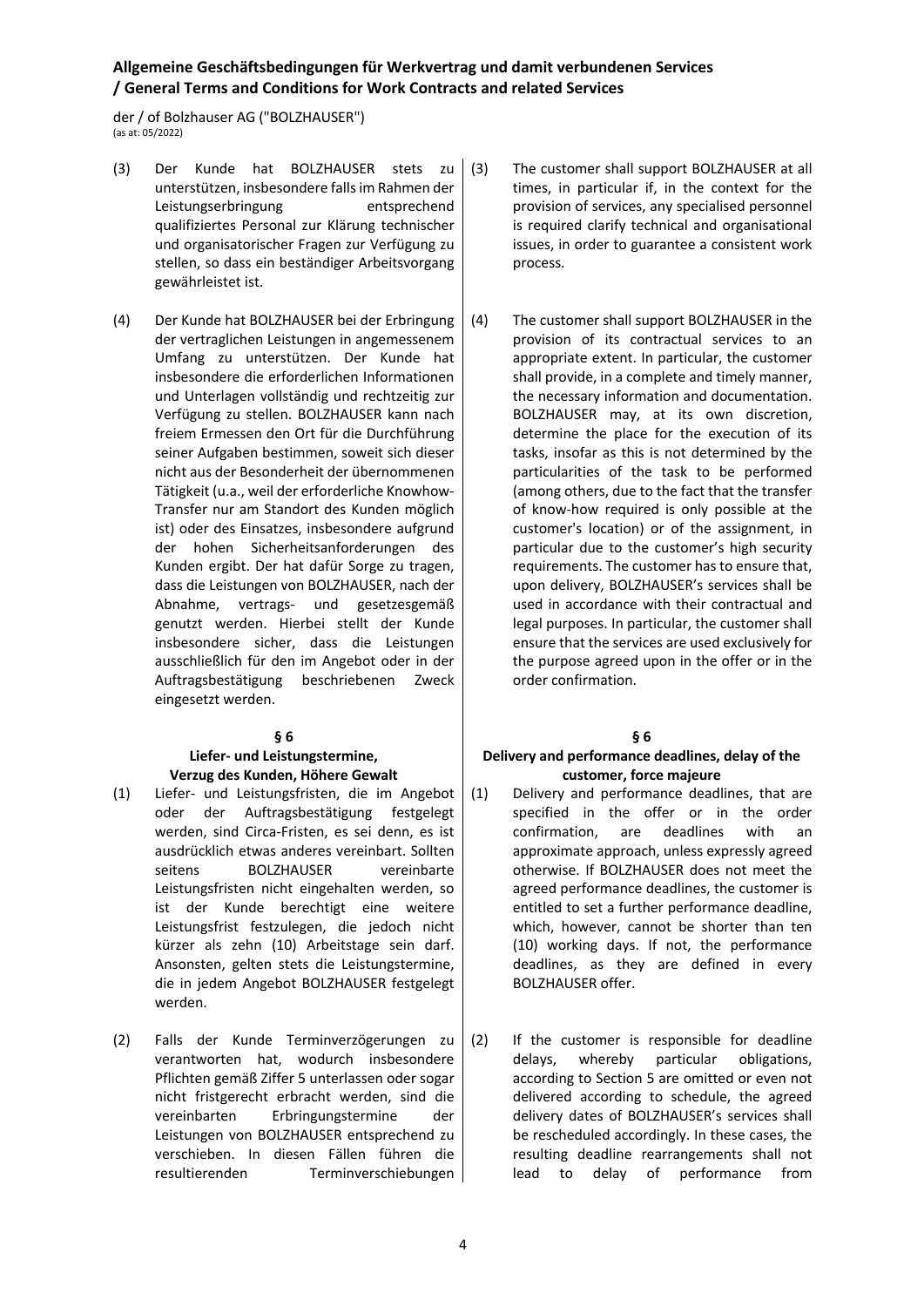der / of Bolzhauser AG ("BOLZHAUSER")  $\frac{1}{2}$  (as at: 05/2022)

> keinesfalls zum Erfüllungsverzug seitens BOLZHAUSER. Demnach gehen die dadurch entstehenden Warte- bzw. Ausfallzeiten zu Lasten des Kunden und können auch in Rechnung gestellt werden.

(3) Falls Termine durch BOLZHAUSER aufgrund höherer Gewalt nicht eingehalten werden, entfallen sämtliche Ansprüche des Kunden, die sich, gegen BOLZHAUSER, aus dieser Terminverzögerung ergeben. Höhere Gewalt liegt vor, wenn die Leistung aufgrund von Ereignissen, Handlungen oder Unterlassungen abgehalten wird, die jenseits der angemessenen Kontrolle der BOLZHAUSER liegt. Insbesondere gelten als höhere Gewalt der Streik, die Aussperrung, Naturkatastrophen, Epidemien, Geiselnahmen, Krieg, Unruhe, Terrorismus sowie Sabotage. Die Erfüllungsfristen, die vertraglich festgelegt wurden, verlängern sich dementsprechend. Diese Regelung gilt mutatis mutandis ebenso für die Unterauftragnehmer der BOLZHAUSER.

### **§ 7**

#### **Änderungen der Leistungen**

- (1) Dem Kunden steht es zu Änderungen des Leistungsumfangs, der Termine sowie der Mitwirkung durch den Kunden selbst zu verlangen, es sei denn, dieses Änderungsantrags ist für BOLZHAUSER aus wichtigen Gründen nicht zumutbar. Ein Änderungsantrag ist schriftlich entweder vom Projektleiter des Kunden an den zuständigen Ansprechpartner von BOLZHAUSER oder umgekehrt zu stellen und hat sämtliche Informationen zu enthalten, die für eine Bewertung des Änderungsantrags durch BOLZHAUSER erforderlich sind. Nach Erhalt jedes Änderungsantrags wird BOLZHAUSER prüfen, ob und zu welchen Bedingungen diese Änderung durchführbar ist und dem Kunden das Ergebnis der Prüfung in Form eines Angebots schriftlich mitteilen.
- (2) Die Einzelheiten einer Änderung, einschließlich der erforderlichen vertraglichen Anpassungen (beispielsweise zur Vergütung, zu den Kosten und zum Zeitplan), werden schriftlich festgelegt.
- (3) BOLZHAUSER wird ihre Leistungserbringung gemäß den bestehenden Vereinbarungen

BOLZHAUSER. Thus, any standby or outage period shall be borne by the customer and may additional be charge to the customer.

(3) If BOLZHAUSER does not meet a deadline due to force majeure, all claims of the customer against BOLZHAUSER arising from this delay in the appointment shall lapse. The case of force majeure shall apply if the provision of services is halted due to events, acts or omissions beyond of BOLZHAUSER's reasonable control. In particular, under force majeure fall strikes, lockouts, natural disasters, epidemics, hostage situations, warfare, civil unrest, terrorism as well as sabotage. The delivery deadlines specified in the contract shall be extended accordingly. This regulation also applies mutatis mutandis to the subcontractors of BOLZHAUSER.

## **§ 7**

#### **Changes to the services**

(1) The customer has the right to demand changes to the scope of services, the dates as well as to the degree of the assistance of the customer himself, unless this change of request is due to important reasons not reasonable for BOLZHAUSER. A request for change must be issued in writing either by the customer's project manager to the responsible contact person for BOLZHAUSER or vice versa and must contain all the information necessary for BOLZHAUSER's evaluation of the request for change. Upon receipt of each request for change, BOLZHAUSER shall evaluate whether and under which conditions this change is feasible and inform the customer in writing of the result of the evaluation in the form of an offer.

- (2) The details of a change, including the necessary contractual adjustments (e.g., remuneration, costs and timetable), shall be set out in writing.
- (3) BOLZHAUSER shall continue to provide its services in accordance with the existing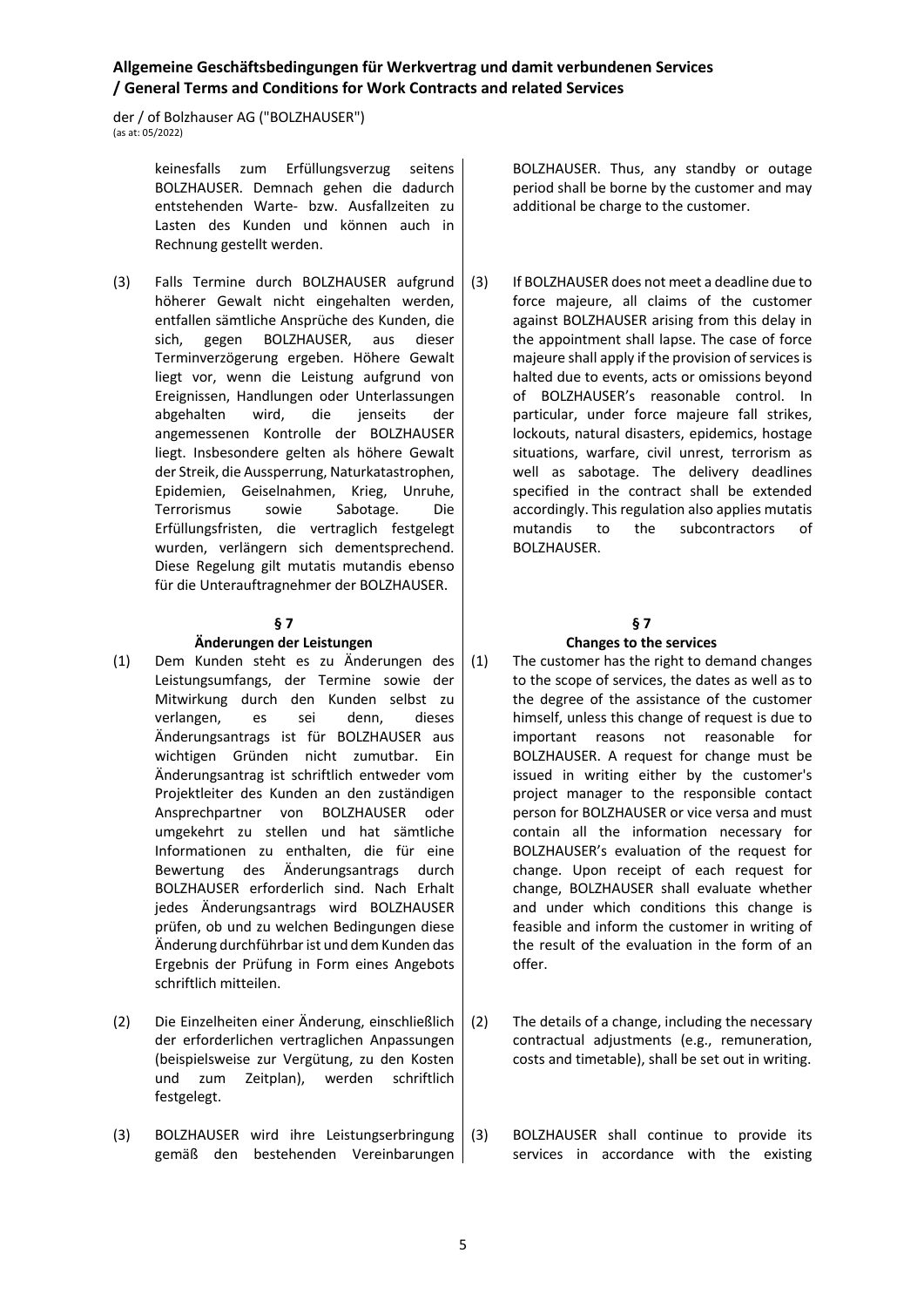der / of Bolzhauser AG ("BOLZHAUSER")  $\frac{1}{2}$  (as at: 05/2022)

> fortsetzen, bis zur schriftlichen Änderungsvereinbarung mit dem Kunden.

(4) BOLZHAUSER ist berechtigt, dem Kunden die Prüfung eines Änderungsantrags gesondert in Rechnung zu stellen, es sei denn, es handelt sich nur um einen marginalen Prüfungsaufwand. Sofern BOLZHAUSER beabsichtigt, dem Kunden die Prüfung gesondert zu berechnen, wird sie den Kunden hierüber zuvor informieren. Falls Mehraufwendungen entstehen sollten, hat der Kunde BOLZHAUSER zusätzlich zu vergüten.

#### **§ 8 Gewerbliche Schutzrechte**

- (1) BOLZHAUSER räumt dem Kunden im Hinblick auf die vereinbarten Lieferungen, Leistungen und Arbeitsergebnisse mit vollständiger Zahlung der erbrachten Leistungen und der vereinbarten Vergütung, das ausschließliche, zeitlich, sachlich und räumlich unbeschränkte und übertragbare Recht für alle bekannten und künftigen Nutzungsarten, einschließlich des Rechtes zur Bearbeitung ein. Werden Computerprogramme übergeben, so erhält der Kunde eine Kopie des Source Codes, soweit nicht Programme oder Programmteile von Dritten verwendet wurden. Sollte im Rahmen der Vertragserfüllung Open Source-Software eingesetzt werden, erfolgt die Überlassung und Gewährung von Nutzungsrechten an der betreffenden Software in Übereinstimmung mit den jeweils einschlägigen Lizenzbestimmungen der jeweiligen Open Source-Community. BOLZHAUSER wird den Kunden unterrichten, ob und gegebenenfalls im welchem Umfang Open Source-Software eingesetzt werden soll.
- (2) Sämtliche Lieferungen von BOLZHAUSER bleiben bis zur vollständigen Bezahlung sämtlicher Forderungen aus der Geschäftsverbindung zwischen BOLZHAUSER und dem Kunden Eigentum von BOLZHAUSER.
- (3) BOLZHAUSER räumt dem Kunden keine Nutzungsrechte an den von BOLZHAUSER selbst entwickelten und eingesetzten Verfahren sowie von Entwicklungs-Tools.
- (4) Sollte BOLZHAUSER Drittsoftware liefern, so gelten diesbezüglich ausschließlich die Endnutzer-Lizenzbedingungen des Dritten. Dem Kunden werden keinesfalls weitergehende Rechte eingeräumt.

contractual agreements until the amendment is agreed upon, in written, with the customer.

(4) BOLZHAUSER may charge the customer separately for the examination of a request for change, unless it is a question of only a marginal evaluation effort. If BOLZHAUSER intends to charge the customer separately for the evaluation, BOLZHAUSER shall inform the customer in advance. In case of additional expenses should arise, the customer shall reimburse BOLZHAUSER respectively.

#### **§ 8**

# **Industrial property rights**

- (1) With regard to the agreed deliverables, services and work results, upon full payment of the services provided and the agreed remuneration, BOLZHAUSER grants the customer the exclusive, temporally, objectively and spatially unlimited and transferable right for all known and future types of use, including the right to process, If any computer programs are delivered, the customer receives a copy of the source code, unless programs or program parts have been used by third parties. Should an open-source software be in use as part of the performance of the contract, the transfer and granting of rights of use to the relevant software shall take place in accordance with the relevant license terms of the respective opensource community. BOLZHAUSER shall inform the customer whether and, if so, to what extent open-source software is to be used.
- (2) All deliverables of BOLZHAUSER shall remain the property of BOLZHAUSER until full payment of all claims arising from the contractual relationship between BOLZHAUSER and the customer.
- (3) BOLZHAUSER does not grant the customer any rights of use to the processes developed and used by BOLZHAUSER itself as well as to development tools.
- (4) Should BOLZHAUSER supply third-party software, the end user license terms of the third party shall apply exclusively in this respect. Under no circumstances shall the customer be granted any related rights.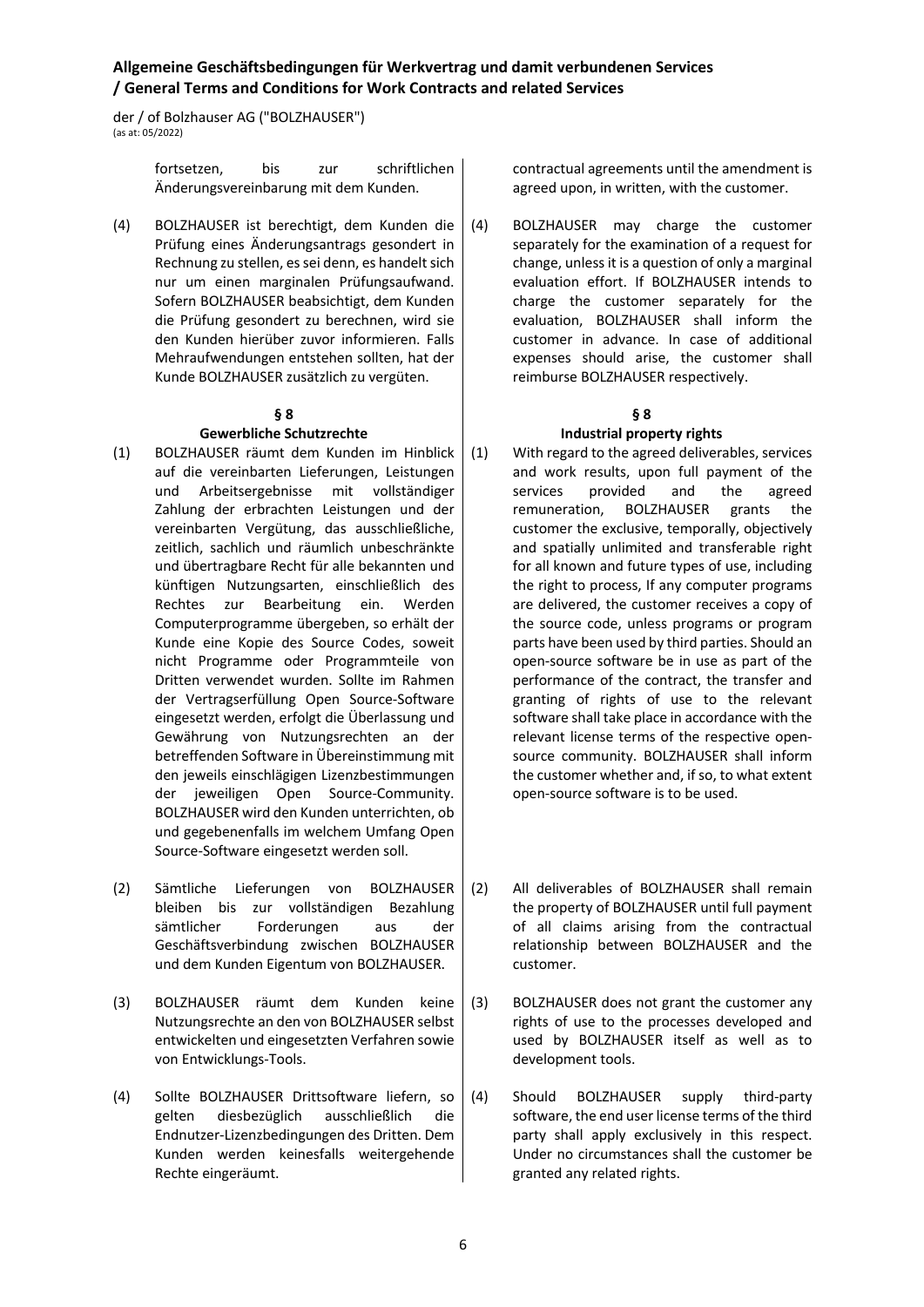der / of Bolzhauser AG ("BOLZHAUSER") (as at: 05/2022)

- (5) Werden bei der Vertragsdurchführung durch Mitarbeiter von BOLZHAUSER Erfindungen gemacht, so werden diese von BOLZHAUSER unbeschränkt in Anspruch genommen und in eigenem Namen zum Schutzrecht angemeldet. Diese Schutzrechte stehen ausschließlich BOLZHAUSER zu. Falls BOLZHAUSER beabsichtigt, eine Erfindung nicht zum Schutzrecht anzumelden, so wird der Kunde hierüber rechtzeitig schriftlich in Kenntnis gesetzt und ihm das Schutzrecht zur kostenlosen Übernahme angeboten. Entsteht aus einem Auftrag ein für BOLZHAUSER eingetragenes Schutzrecht, so erhält der Kunde im Hinblick auf diese Erfindung eine einfache Lizenz, die es ihm gestattet, die Erfindung für die vertraglich vorgesehenen Zwecke ohne gesonderte weitere Vergütung zu benutzen.
- (6) Falls BOLZHAUSER und der Kunde das Arbeitsresultat gemeinsam geschaffen haben, stehen beiden die Rechte daran je einzeln zu. Dennoch bedarf es bei einer Verwertung der Rechte durch einen der Vertragspartner nicht der Zustimmung des anderen Vertragspartners.
- (7) Das Angebot von BOLZHAUSER sowie die begleitenden Unterlagen bleiben bis zur Auftragserteilung an BOLZHAUSER Eigentum von BOLZHAUSER. Das Angebot sowie die begleitenden Unterlagen dürfen nicht an Dritte übermittelt werden. Das Gleiche gilt auch für Konzeptionen, Vorschläge u.ä., die in den Angebotsunterlagen beinhaltet sind. Jegliche Nutzung seitens des Kunden, mit Ausnahme der Prüfung und der Bewertung des Angebots bedarf der vorherigen schriftlichen Zustimmung von BOLZHAUSER.

# **§ 9**

## **Vergütung**

- (1) BOLZHAUSER wird dem Kunden sämtliche Leistungen - Arbeitsstunden, Reisezeiten sowie sonstige Leistungen, einschließlich Reise- und Aufenthaltskosten - nach Aufwand gemäß der vereinbarten Preise und Konditionen beziehungsweise der im schriftlichen Angebot der BOLZHAUSER aufgeführten Preise und Konditionen in Rechnung stellen.
- (2) Im Rahmen der Berechnung der Vergütung auf Zeit- und Materialbasis werden die angefallenen Arbeits- und Reisezeiten zu den
- If inventions are made by BOLZHAUSER employees during the execution of the contract, BOLZHAUSER shall make unlimited use of them and register them as property rights on its own name. These property rights are reserved exclusively to BOLZHAUSER. If BOLZHAUSER intends not to register an invention for industrial property rights, the customer shall be informed, in writing, of this fact in good time and the property right shall be granted to the customer for free reception. If an order results to a property right registered for BOLZHAUSER, the customer receives a simple license with regard to this invention, which allows him to: to use the invention for the contractually intended purposes, without any distinct further remuneration.
- (6) If BOLZHAUSER and the customer have commonly created the work result, then both are entitled to the rights to it each party individually. However, the exploitation of the rights by one of the contractual partners does not require the consent of the other contractual partner.
- (7) BOLZHAUSER's offer as well as the accompanying documents shall remain BOLZHAUSER's property until the order is placed with BOLZHAUSER. The offer as well as the accompanying documents shall not be disclosed to third parties. The same applies to concepts, proposals, etc., which are included in the offer documents. Any use of these documents by the customer, except for the examination and the evaluation of the offer, requires BOLZHAUSER's prior written consent.

#### **§ 9 Remuneration**

- (1) BOLZHAUSER shall charge the customer for all services- working hours, travelling times as well as any other services, including travel and accommodation expenses – described in the quotation, in accordance with the agreed prices and conditions or respectively according ot the prices and conditions specified in BOLZHAUSER's written offer.
- (2) As part of the calculation of the remuneration on a time and material basis, the working hours and travelling times incurred shall be used at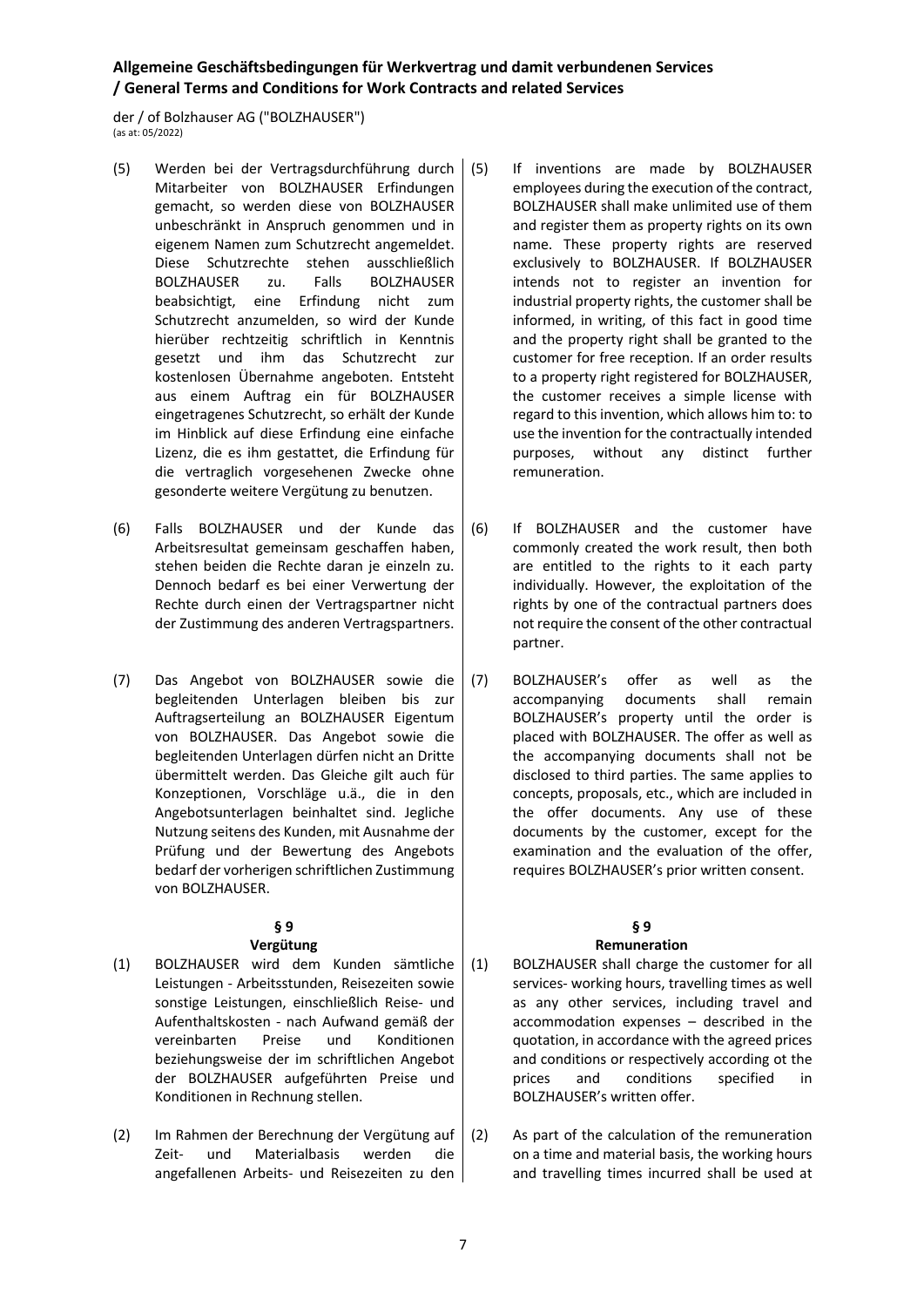der / of Bolzhauser AG ("BOLZHAUSER") (as at: 05/2022)

> jeweils gültigen Servicearten und Tagessätzen sowie die verbrauchten Teile zu den zum Zeitpunkt der Leistungen jeweils gültigen Preisen herbeigezogen.

- (3) Sowohl Reisekosten als auch Spesen werden jeweils gesondert, im marktüblichen Umfang, berechnet.
- (4) Der Zahlungsplan ergibt sich aus dem jeweiligen Angebot. Im Fall einer Vergütung nach Zeit- und Materialaufwand erfolgt die Rechnungsstellung jeweils monatlich nachträglich.
- (5) Sofern einzelvertraglich nicht abweichend vereinbart, sind Zahlungen binnen 20 Kalendertagen ab Rechnungsstellungsdatum fällig. Skonto wird nicht gewährt.
- (6) Zahlungen des Kunden gelten erst dann als bewirkt, wenn der Betrag dem Konto von BOLZHAUSER gutgeschrieben wurde.
- (7) Sämtliche Preise verstehen sich zuzüglich der zum Zeitpunkt der Leistungserbringung gültigen gesetzlichen Umsatzsteuer. Im Fall von Werkverträgen bezieht sich der vorgenannte Zeitpunkt der Leistungserbringung auf den Zeitpunkt der Abnahme, sofern keine abweichende Vereinbarung vorliegt.
- (8) Eine Aufrechnung seitens des Kunden gegen Forderungen der BOLZHAUSER ist nur im Rahmen unbestrittener oder rechtskräftig festgestellter Forderungen zulässig. Die Abtretung von Forderungen an Dritte ist ebenso nicht möglich. § 354a HGB bleibt hiervon unberührt.
- (9) Ist die Erbringung vereinbarter und terminierter Leistungen aus Gründen, die BOLZHAUSER oder deren Subunternehmer nicht zu vertreten hat, nicht möglich, sind die Verzugs- bzw. Ausfallzeiten dem Kunden entsprechend in Rechnung zu stellen. Sollte BOLZHAUSER die von den Verzugs- bzw. Ausfallzeiten betroffenen Mitarbeiter anderweitig einsetzten, reduziert sich entsprechend der Anspruch gegenüber dem Kunden auf Vergütung, um die Höhe des anderweitig erzielten Erlöses.

the respectively valid service types and daily rates as well as the used parts at the prices valid at the time of the provision of the services.

- (3) Both travel expenses and costs shall be charged separately to an extent that is customary in the market.
- (4) The payment plan is depicted in the respective offer. In the case of remuneration based on time and material expenditure, the invoice shall be issued monthly in retrospective.
- (5) Unless otherwise agreed upon in an individual contract, payments shall be made within 20 calendar days from the date of the invoice. No discount shall be granted.
- (6) Any payments made by the customer shall only be deemed to have been completed, when the amount has been credited to BOLZHAUSER's account.
- (7) All prices are exclusive of the statutory value added tax valid at the time the service is provided. In the case of work performance contracts, the aforementioned time of provision of services refers to the time of acceptance, unless otherwise agreed upon.
- (8) An offsetting by the customer against any claims of BOLZHAUSER is acceptable only the scope of undisputed or legally determined claims. In addition, the assignment of claims to third parties is not allowed. Article 354a of the German Commercial Code (HGB) shall remain unaffected therefrom.
- (9) If the provision of agreed and scheduled services is not possible, for reasons, which BOLZHAUSER or its subcontractors are not responsible, any standby or outage period shall be charged respectively to the customer. If BOLZHAUSER engages the employees, affected by the standby or outage period, on other tasks, any claim against the customer, for remuneration, shall be reduced, accordingly, by the amount of the income, obtained by the other tasks.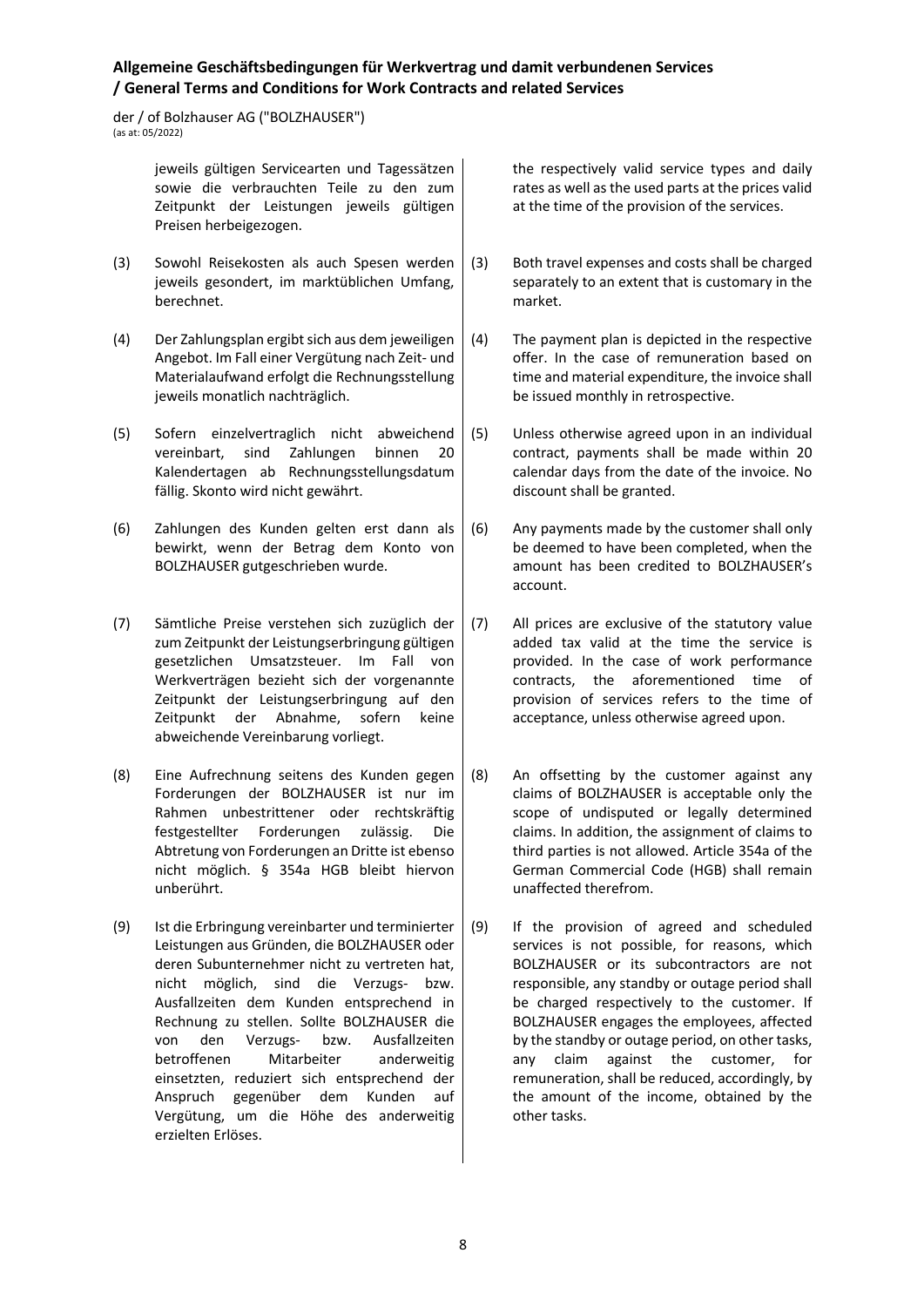der / of Bolzhauser AG ("BOLZHAUSER") (as at: 05/2022)

- (10) Für Nachtarbeit (20:00 7:00 Uhr) werden Aufschläge von 25 % berechnet. Für Samstagsarbeit werden Aufschläge von 50 % berechnet und für Sonntags- und Feiertagsarbeit werden Aufschläge von 100 % berechnet.
- (11) Ein Personentag umfasst die jeweilige landesspezifische gesetzlich geregelte Arbeitszeit pro Tag. Nicht voll geleistete Personentage werden anteilig auf Halbstundenbasis vergütet.

#### **§ 10 Abwerbeverbot**

- (1) Während der Vertragsdauer sowie achtzehn (18) Monate nach Vertragsbeendigung unterlassen die Vertragsparteien jegliche aktive Abwerbung oder Abwerbung von Mitarbeitern der jeweils anderen Vertragspartei, welche Leistungen im Rahmen eines Vertrags zwischen den Vertragsparteien erbracht haben.
- (2) Für jeden Fall eines Verstoßes gegen das vorstehende Abwerbeverbot, verpflichten sich die Vertragsparteien, der jeweils anderen Vertragspartei unverzüglich eine Vertragsstrafe in der Höhe zu entrichten, die dem Bruttogehalt des jeweiligen Mitarbeiters innerhalb der letzten zwölf Monate vor seiner Kündigung entspricht, mindestens jedoch EUR 50.000,00 € pro Fall.

### **§ 11**

### **Geheimhaltungspflicht**

- (1) Die Vertragsparteien verpflichten sich, sämtliche im Rahmen der Vertragserfüllung erlangten vertraulichen Informationen, Kenntnisse, und Betriebsgeheimnissen der jeweils anderen Vertragspartei zeitlich unbegrenzt, insbesondere auch nach der Vertragsbeendigung streng vertraulich zu behandeln. Vertrauliche Informationen sind insbesondere technische wie nicht technische Informationen, Unterlagen, Daten, Geschäftsideen, Erfindungen, Geschäftsgeheimnisse, Geschäftsbeziehungen und Know-how, sowie sonstige Informationen, die als vertraulich gekennzeichnet oder als solche erkennbar sind.
- (2) Die Vertragsparteien sind verpflichtet, sämtliche vertrauliche Informationen und vertrauliches Material Dritten unzugänglich zu
- Surcharges for night labour (between 20:00 -7:00) amount to 25 %. Surcharges of 50% are charged for labour during Saturday and surcharges of 100% are charged for labour during Sunday and holidays.
- (11) A person's labour day comprises the respective country-specific legally regulated working time per day. A person's labour day that are not fully worked are remunerated on a pro rata basis on a half-hour basis.

## **§ 10 Prohibition of solicitation**

- (1) During the term of the contract as well as eighteen (18) months after termination of the contract, the contracting parties shall refrain from any active solicitation or poaching of the other contractual party's employees, which provided their services in the framework of a contract between the contractual parties.
- (2) In any case of violation of the above prohibition of solicitation, the contractual parties undertake to immediately pay the other contractual party a contractual penalty in the amount corresponding to the gross salary of the respective employee during the last twelve months before the employee's termination, arising to a minimum of EUR 50,000,00 per case.

# **§ 11**

### **Confidentiality**

- (1) The contracting parties undertake to treat all confidential information, knowledge and trade secrets of the other contracting party, obtained in the course of the execution of the contract, as strictly confidential for an unlimited period of time, in particular even after the termination of the contract. Confidential information is in particular any technical and non-technical information, documentation, data, business information, inventions, business secrets, business relationships and know-how, as well as any other information that is marked as confidential or recognizable as such.
- (2) The contracting parties have the obligation to ensure that all confidential information and confidential material remains inaccessible to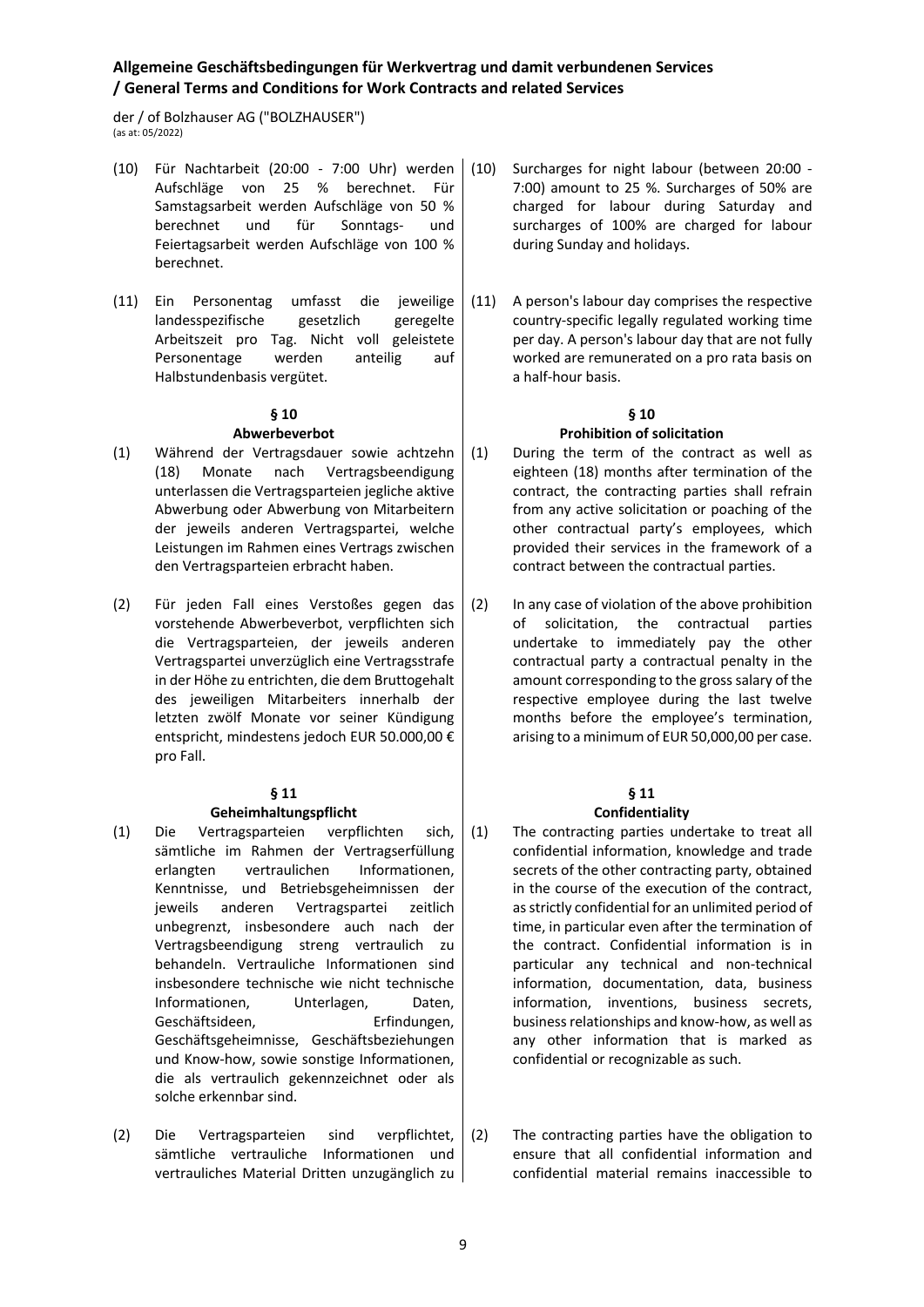der / of Bolzhauser AG ("BOLZHAUSER")  $\frac{1}{2}$  (as at: 05/2022)

> machen und alle entsprechenden Vorkehrungen zu deren Vertraulichkeitsschutz zu treffen. Als Dritte gelten nicht die Mitarbeiter der BOLZHAUSER oder ihrer Konzernunternehmen, sofern diese Dritten vertrauliche Informationen zum Abschluss dieses Vertrages oder zur Leistungserbringung benötigen.

- (3) Vertrauliche Informationen der BOLZHAUSER werden den Mitarbeitern des Kunden nur insoweit bekannt gemacht, als die Mitarbeiter diese zur Erfüllung ihrer Aufgaben benötigen. Die Mitarbeiter des Kunden sind an die Einhaltung der vorliegenden Vertraulichkeitspflichten sowie die Bestimmungen des Urhebergesetzes gebunden.
- (4) Dem Kunden ist es untersagt die in den vertraulichen Informationen enthaltenen Kennzeichnungen wie Urheberrechtsvermerke, Marken, Seriennummern oder Ähnliches zu entfernen, zu verändern oder unkenntlich machen. Er hat diese Kennzeichnungen, Vermerke, u.ä. in alle von ihm hergestellten Kopien der vertraulichen Informationen in unveränderter Form zu übernehmen.
- (5) Von der Geheimhaltungspflicht gemäß der vorstehenden Absätze 11.1 und 11.2 ausgenommen sind solche vertraulichen Informationen die:
	- a. im Zeitpunkt des Vertragsabschlusses bereits öffentlich bekannt waren oder danach öffentlich bekannt werden, ohne dass dadurch eine Vertraulichkeitsvereinbarung, gesetzliche Vorschrift oder behördliche Anordnung verletzt wird,
	- b. von einer Vertragspartei unter ausdrücklichem Hinweis der anderen Vertragspartei auf die Nichtvertraulichkeit offenbart wurde,
	- c. sich bereits vor der Offenbarung in rechtmäßigem Besitz der anderen Vertragspartei befanden,
	- d. vom Informationsempfänger unabhängig dem Informationsgeber und ohne Verletzung von Geheimhaltungspflichten eigenständig entwickelt wurden, oder
	- e. aufgrund gesetzlicher Vorschriften, gerichtlicher oder behördlicher Anordnung offenzulegen sind (wobei die eine Vertragspartei der anderen hiervon

third parties and to take all appropriate measures to protect their confidentiality. BOLZHAUSER's or its group companies' employees are not considered third parties, to the extent that these third parties require confidential information for the conclusion of this contract or for the provision of services.

- (3) BOLZHAUSER's confidential information shall only be known to the customer's employees to the extent that this information is necessary for these employees in order to fulfil their tasks. The customer's employees are subject to these confidentiality obligations as well as to the provisions of the copyright law.
- (4) The customer is not allowed to remove, change or blur the markings contained in the confidential information such as copyright notices, trademarks, serial numbers or similar. The customer has the obligation to include these markings, notices, etc., in an unaltered form, in all the copies of the confidential information, made by the customer himself.
- (5) Any confidential information is exempted from the obligation of confidentiality laid down in the aforementioned paragraphs 11.1. and 11.2., if:
	- a. at the time of the conclusion of the contract, the information was already publicly known or became publicly known afterwards, without this being considered a violation of a confidentiality agreement, legal regulation or official order,
	- b. the information has been disclosed by one contracting party with express reference to non-confidentiality by the other contracting party,
	- c. the information was already in the lawful possession of the other contracting party, before the disclosure,
	- d. the information has been independently developed by the recipient of the information independently of the information provider and without any breach of confidentiality obligations, or
	- e. the information has to be disclosed on the basis of statutory provisions, a court or an official order (whereby one contracting party must immediately inform the other party of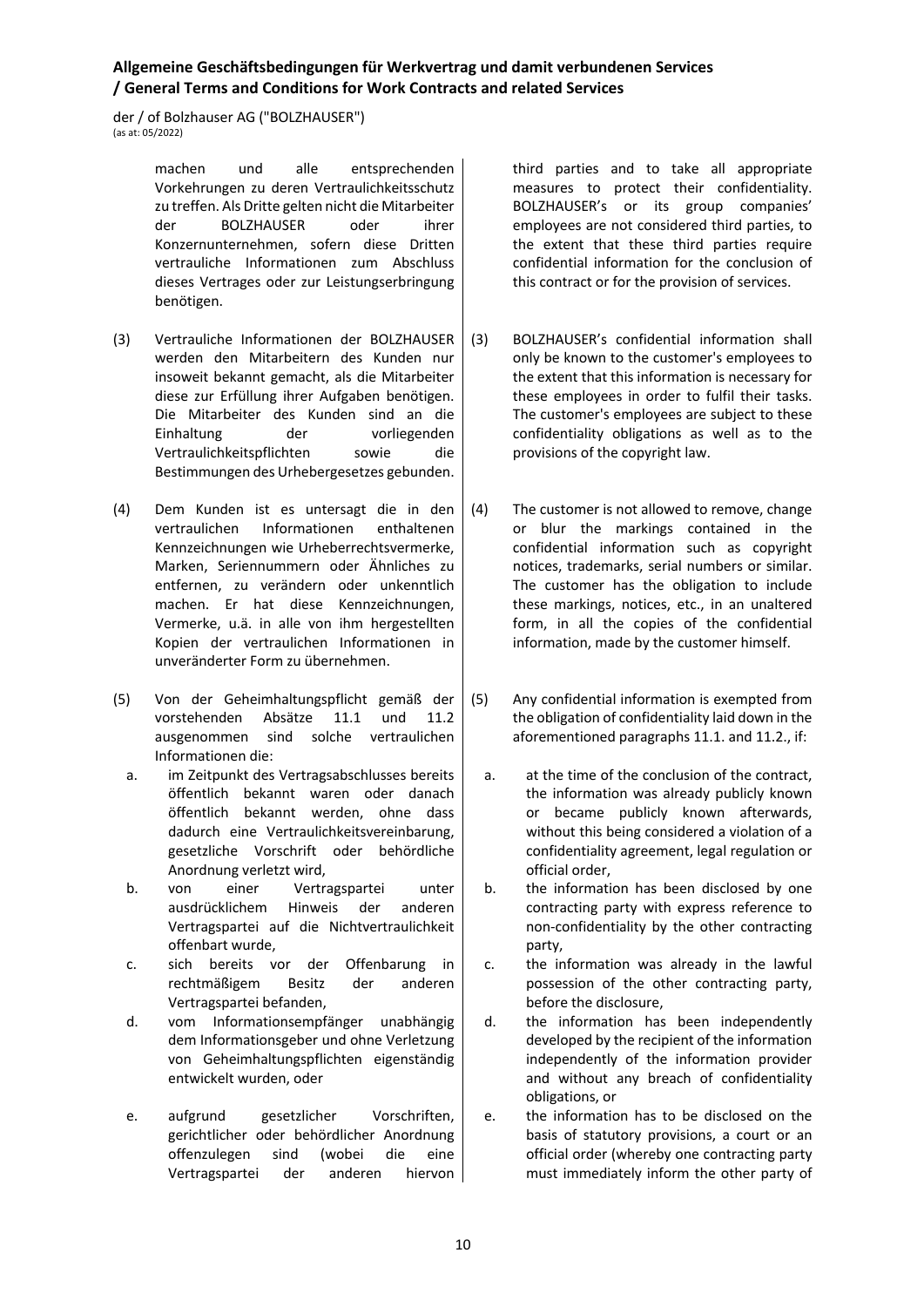der / of Bolzhauser AG ("BOLZHAUSER") (as at: 05/2022)

> unverzüglich in Kenntnis zu setzen hat, sofern und soweit dies rechtlich erlaubt ist).

- (6) Die Vertragspartei, die sich auf das Vorliegen der vorstehenden Ausnahmen beruft, hat zu Beweislast zu tragen.
- (7) BOLZHAUSER behält sich das Recht vor den Kunden, nach dessen vorheriger schriftlicher Zustimmung, als Referenz für andere oder entsprechende Projekte zu nennen.
- (8) Der Kunde hat BOLZHAUSER über jede ihm bekannt gewordene unberechtigte Bekanntgabe oder Verwendung vertraulicher Informationen unverzüglich, schriftlich, in Kenntnis zu setzen. Der Kunde hat BOLZHAUSER bei der Verfolgung daraus entstehender Ansprüche in ihm zumutbarem Umfang zu unterstützen.

# **§ 12**

## **Datenschutz**

- (1) Sowohl BOLZHAUSER als auch der Kunde verpflichten Ihre Mitarbeiter zur Beachtung und Wahrung der Vorschriften der Europäischen Datenschutz-Grundverordnung (EU-DSGVO) sowie des Bundesdatenschutzgesetzes.
- (2) Sowohl BOLZHAUSER als auch der Kunde verpflichten sich, sofern es für die Vertragserfüllung erforderlich ist, separate Vereinbarungen zur Auftragsdatenverarbeitung bzw. zur Unterauftragsdatenverarbeitung abzuschließen oder im Rahmen einer Auftragsdatenvereinbarung oder einer Unterauftragsdatenvereinbarung in Drittländern entsprechende EU-Standardvertragsklauseln zu vereinbaren.
- (3) Im Rahmen der Anbahnung, dem Abschluss, der Abwicklung und der Rückabwicklung eines Vertrages auf Grundlage dieser AGB werden von BOLZHAUSER Daten erhoben, gespeichert und verarbeitet. Dies geschieht im Rahmen der gesetzlichen Bestimmungen. BOLZHAUSER übermittelt keine personenbezogenen Daten des Kunden an Dritte, es sei denn, BOLZHAUSER ist hierzu gesetzlich verpflichtet oder der Kunde hat vorher ausdrücklich seine Zustimmung erteilt. Wird ein Dritter für Dienstleistungen im Zusammenhang mit der Abwicklung von Verarbeitungsprozessen eingesetzt, so werden die Bestimmungen des EU-DGSVO und soweit

this circumstance, if and to the extent permitted by the law).

- (6) The Contracting Party relying on the existence of the above exceptions shall also bear the burden of proof.
- (7) BOLZHAUSER reserves the right, upon prior written consent, to state the customer as a reference for other or respective projects.
- (8) The customer shall inform BOLZHAUSER immediately, in writing, of any unauthorized disclosure or use of confidential information that has become known to him. The customer shall support BOLZHAUSER in pursuing any resulting claims to a reasonable extent.

#### **§ 12 Data protection**

### (1) The employees of both BOLZHAUSER and the customer are obliged to observe and to comply with the provisions of the European General Data Protection Regulation (EUGDPR) as well as of the Federal Data Protection Act.

- (2) Both BOLZHAUSER and the customer undertake, if it is deemed necessary for the performance of the contract, to conclude separate data processing agreements or data sub-processing agreements or to conclude respective EU standard contractual clauses within the framework of a data processing agreement or a data sub-processing agreement involving third countries.
- (3) During the preparation, the conclusion, the execution as well as of the recession of a contract on the basis of the GTC, BOLZHAUSER may collect, store and process personal data. This is done in the framework of the legal provisions. BOLZHAUSER shall not transmit any of the customer's personal data to third parties, unless BOLZHAUSER has a respective legal obligation or if the customer has provided in advance his explicit consent. If a third party is employed for services in connection with the processing operations, the provisions of the EU GDPR and, in addition, of the respective country-specific data protection regulations are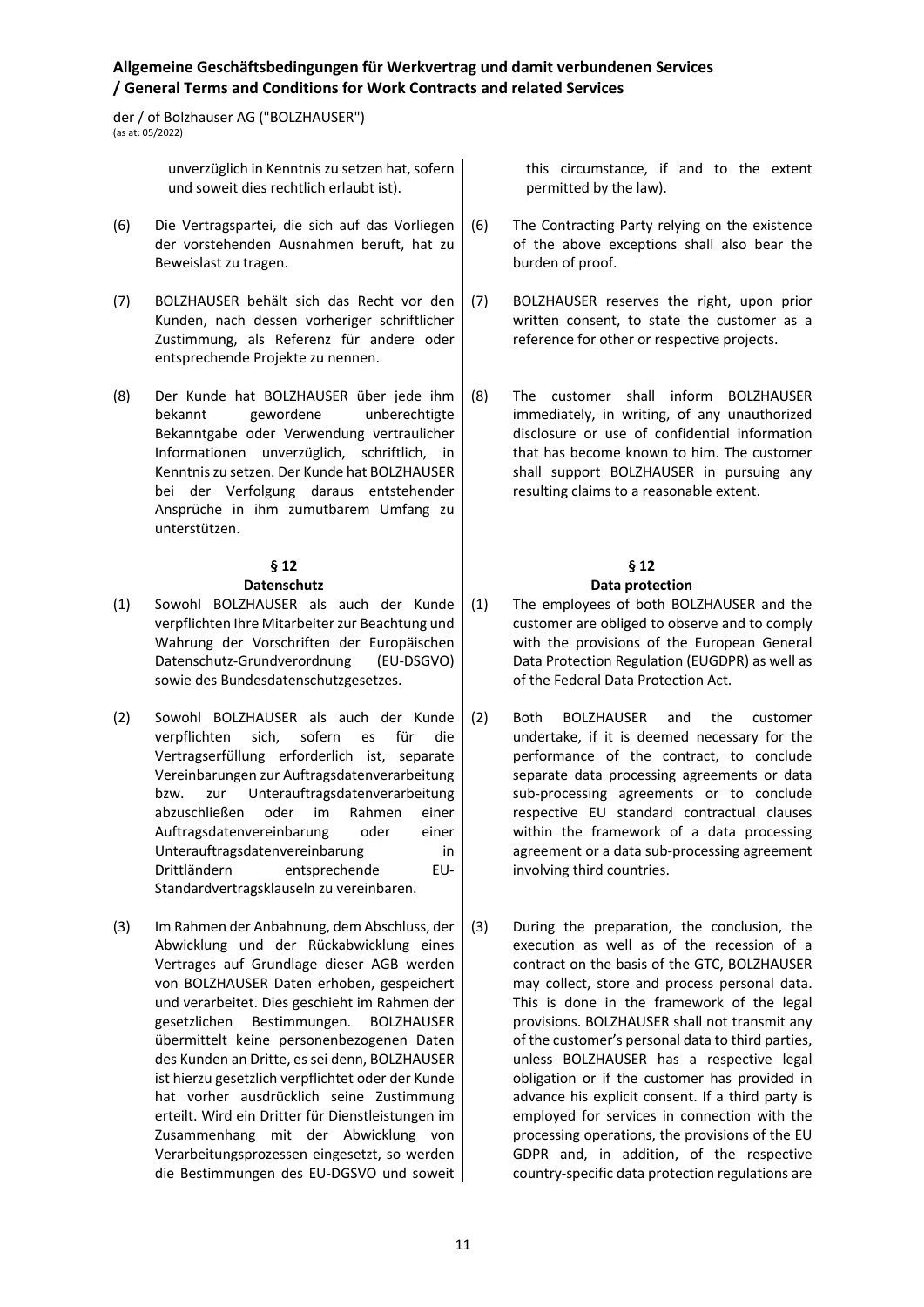der / of Bolzhauser AG ("BOLZHAUSER")  $(\text{ac at: } 05/2022)$ 

> ergänzend die jeweiligen landesspezifischen Datenschutzbestimmungen eingehalten. Die vom Kunden im Wege der Bestellung mitgeteilten Daten werden ausschließlich zur Kontaktaufnahme innerhalb des Rahmens der Vertragsabwicklung und nur zu dem Zweck verarbeitet, zu dem der Kunde die Daten zur Verfügung gestellt hat. Die Zahlungsdaten werden an das mit der Zahlung beauftragte Kreditinstitut weitergegeben. Soweit auf BOLZHAUSER Aufbewahrungsfristen handelsoder steuerrechtlicher Natur treffen, kann die Speicherung einiger Daten bis zu zehn (10) Jahre dauern. Während des Besuchs der BOLZHAUSER Homepage werden anonymisierte Daten, die keinen Rückschluss auf personenbezogene Daten zulassen und ebenso nicht beabsichtigen, insbesondere IP-Adresse, Datum, Uhrzeit, Browsertyp, Betriebssystem und besuchte Seiten, protokolliert. Auf Wunsch des Kunden werden im Rahmen der gesetzlichen Bestimmungen die personenbezogenen Daten korrigiert, gesperrt oder auch gelöscht. Eine unentgeltliche Auskunft über alle personenbezogenen Daten des Kunden ist möglich. Für Fragen und Anträge auf Löschung, Korrektur oder Sperrung personenbezogener Daten sowie Erhebung, Verarbeitung und Nutzung kann sich der Kunde an folgende Adresse wenden: Bolzhauser AG, Datenschutzbeauftragter, Dornhofstraße 38A, 63263 Neu-Isenburg, Deutschland, E-Mail: dataprivacy@bolzhauser-consulting.com.

#### **§ 13**

#### **Leistungsüberprüfung und Abnahme**

- (1) Der Kunde hat alle übergebenen Zwischenresultate (Testergebnisse, Dokumente, Spezifikationen, Programmteile, etc.) laufend zu überprüfen und BOLZHAUSER unverzüglich schriftlich mitteilen, wenn er Beanstandungen zu melden hat.
- (2) BOLZHAUSER teilt dem Kunden die Abnahmefähigkeit des Werkes mit und übergibt es ihm zur Abnahme ("Bereitstellung zur Abnahme").
- (3) Falls im Werkvertrag eine Teilabnahme vereinbart wurde, hat die BOLZHAUSER die Möglichkeit diese Teilabnahme bereitzustellen.

applicable. The data provided by the customer, contained in the order, shall be processed exclusively for the purpose of establishing contact within the framework of the contract execution and only for the purpose for which the customer has provided the personal data. Any payment data shall be transmitted to the credit institution engaged with the payment. If BOLZHAUSER is subject to retention periods of any commercial or tax law, some personal data may remain stored up to ten (10) years. While visiting the BOLZHAUSER homepage, anonymized data, which do not allow any conclusions to be made about personal data and also do not intend to do so, in particular IP address, date, time, browser type, operating system and pages visited, shall be logged. At the request of the customer, personal data shall be corrected, blocked or deleted in the framework of the legal provisions. The customer has the possibility to receive free information about all its personal data. For any questions and requests regarding deletion, correction or blocking of personal data as well as collection, processing and use, the customer may contact the following address: Bolzhauser AG, Data Protection Officer, Dornhofstraße 38A, 63263 Neu-Isenburg, Germany, E-mail: dataprivacy@bolzhauser-consulting.com.

## **§ 13**

#### **Performance review and acceptance**

- (1) The customer shall inspect continuously all interim results (test results, documents, specifications, program parts, etc.) delivered and inform BOLZHAUSER immediately, in writing, if there are any reclamations.
- (2) BOLZHAUSER shall inform the customer of the acceptability of the work and delivers it for acceptance ("readiness for acceptance").
- (3) If a partial acceptance has been agreed upon in the work performance contract, BOLZHAUSER has the possibility to provide this partial acceptance.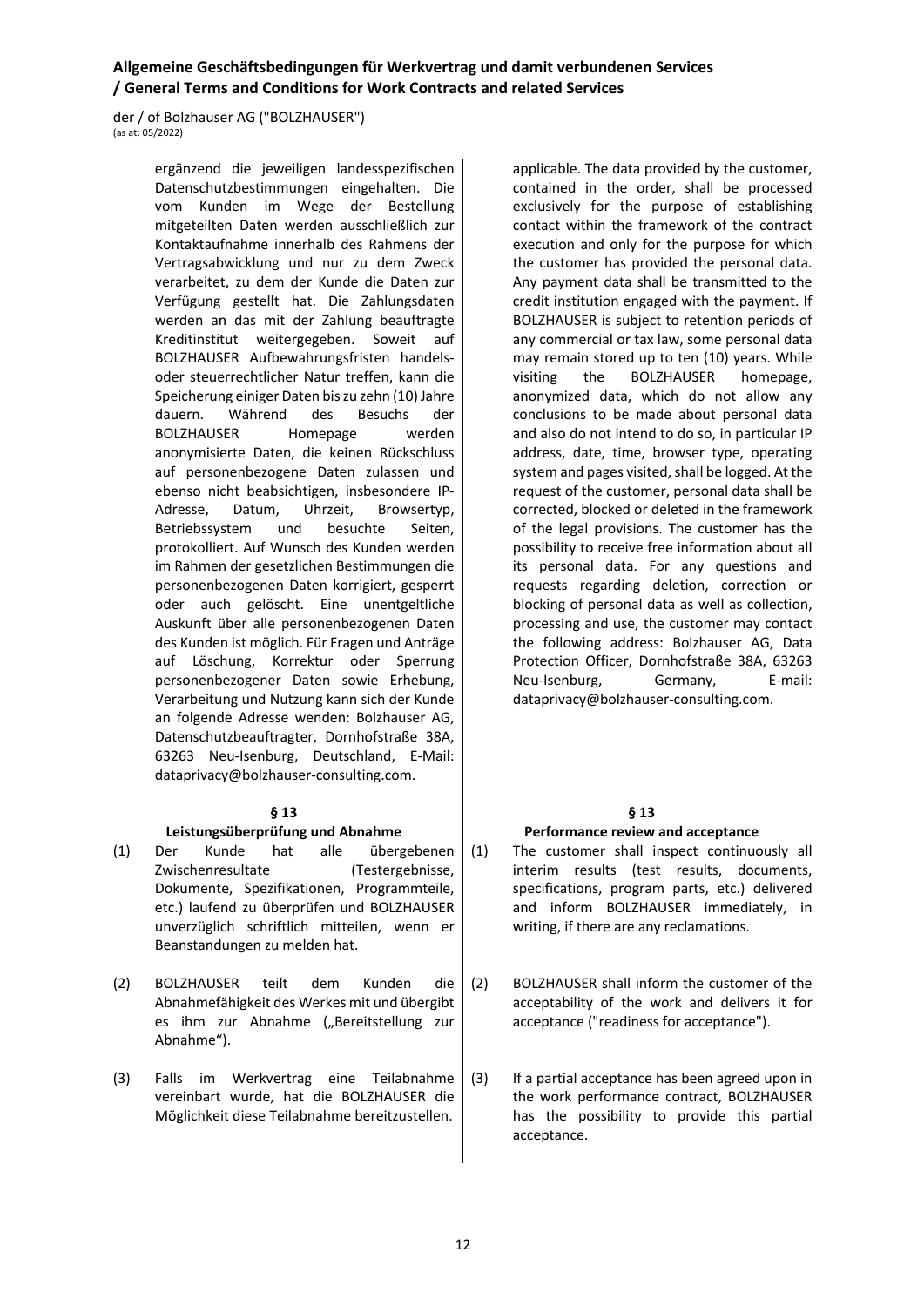der / of Bolzhauser AG ("BOLZHAUSER") (as at: 05/2022)

- (4) Falls der Kunde konzeptionelle Änderungen nach der Abnahmedurchführung verlangt, ist das Änderungsverfahren gemäß Ziffer 7 einzuleiten.
- (5) Die Abnahmeprüfung beginnt zum vereinbarten Termin, mangels einer Sondervereinbarung mit dem Zeitpunkt, zu dem BOLZHAUSER dem Kunden mitgeteilt hat, dass BOLZHAUSER seine Leistung vollständig erbracht hat. Die Überprüfungsperiode dauert, soweit nichts anderes vereinbart ist, fünf (5) Arbeitstage. BOLZHAUSER ist berechtigt, an der Abnahmeprüfung teilzunehmen. Der Kunde hat erkennbare Mängel unverzüglich mitzuteilen. BOLZHAUSER wird Mängel unverzüglich beheben. Treten während der Überprüfungsphase Mängel auf, die eine sachgerechte Überprüfung behindern, so verlängert sich dementsprechend die Überprüfungsphase. Sollte innerhalb der Abnahmefrist keine Äußerung durch den Kunden erfolgen, gilt das Leistungsergebnis als abgenommen.
- (6) Teilt der Kunde innerhalb der Überprüfungsphase keine Fehler mit oder übernimmt er das Werk von BOLZHAUSER produktiv, so gilt sein Einverständnis mit dem Werk als stillschweigend erteilt.
- (7) Die Ingebrauchnahme des Werkes über einen Zeitraum von mehr als zwei (2) Kalenderwochen gilt ebenso als Abnahme.

# **§ 14 Sach- und Rechtsmängel**

- (1) BOLZHAUSER verpflichtet sich, die zu erbringenden Leistungen vertragsgemäß auszuführen.
- (2) Für Schadenersatz und Ersatz vergeblicher Aufwendungen gelten folgende Verjährungsfristen:
	- a. bei Sach- und Rechtsmängeln in den Fällen der §§ 438 Abs. 1 Nr. 2 BGB und § 634 a Abs. 1 Nr. 2 BGB fünf (5) Jahre;
	- b. bei sonstigen Sachmängeln ein (1) Jahr;
- If the customer requests conceptual changes after acceptance, the parties shall be initiated the change procedure in accordance with Section 7.
- (5) Provided there is no separate agreement, according to which BOLZHAUSER has to inform the customer that it has provided its services in full, the acceptance test shall commence on the agreed date. Unless otherwise agreed upon, the duration of the inspection period is five (5) working days. BOLZHAUSER may participate in the acceptance inspection. The customer shall without any further delay, notify regarding visible defects. BOLZHAUSER shall remedy the defects, without any further delay. If deficiencies occur during the inspection phase, which could hinder a proper inspection, the inspection phase shall be extended accordingly. If the customer makes no statement within the acceptance period, the performance result shall be deemed as accepted.
- (6) If the customer does not provide any notifications regarding errors, within the inspection phase or if the customer accepts the work performance of BOLZHAUSER, the customer's consent to the work performance shall be deemed to have been implicitly granted.
- (7) The use of the work over a period of more than two (2) calendar weeks shall also be deemed as acceptance.

#### **§ 14 Material defects and defects of title**

(1) BOLZHAUSER commits to perform the services to be provided in accordance with the contract.

- (2) The following limitation periods apply to compensation and reimbursement of needless expenditure:
	- a. in the case of material defects and defects of title in the cases of Articles 438 para. 1 Nr. 2 German Civil Code (BGB) and Artivle 634 a para. 1 Nr. 2 German Civil Code (BGB) five (5) years;
	- b. in the case of other material defects, one (1) year;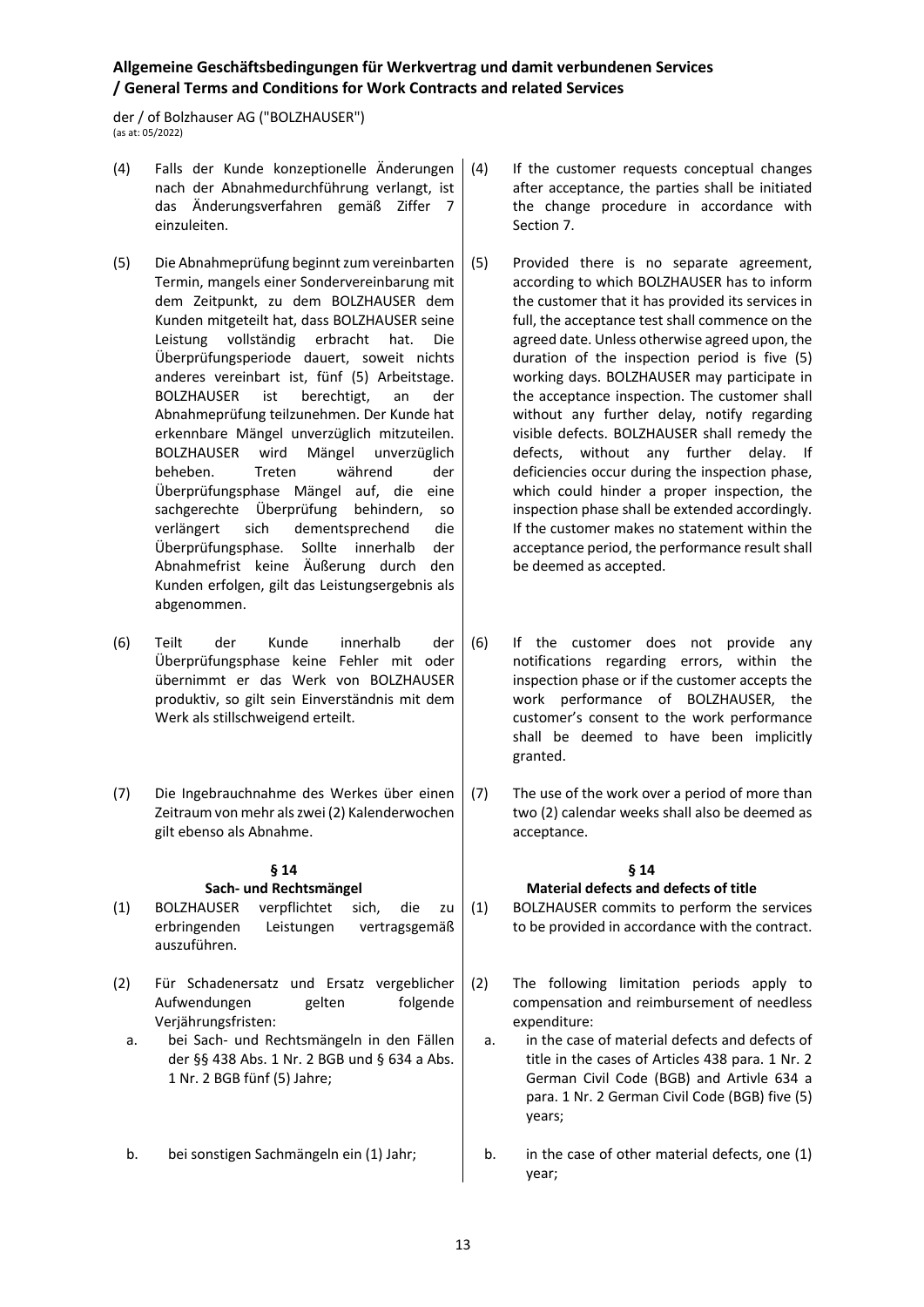der / of Bolzhauser AG ("BOLZHAUSER") (as at: 05/2022)

- c. Die Verjährungsfrist mit der Abnahmeerklärung durch den Kunden oder im Fall des Abnahmeverzuges des Kunden mit dem Ablauf der Abnahmefrist.
- d. bei sonstigen Rechtsmängeln ein (1) Jahr, wenn der Rechtsmangel nicht in einem dinglichen Recht eines Dritten besteht, aufgrund dessen die Lieferung oder Leistung herausverlangt werden kann;
- e. bei gebrauchten Gegenständen drei (3) Monate und im Übrigen entsprechend der gesetzlichen Regeln, soweit nichts anderes vereinbart ist.
- (3) Wurde ein Sach- oder Rechtsmangel arglistig verschwiegen, bleibt die gesetzliche Verjährungsfrist unberührt.
- (4) Sollte es sich herausstellen, dass ein vom Kunden gemeldeter Mangel tatsächlich nicht besteht bzw. nicht auf die von BOLZHAUSER gelieferte Werkleistung zurückzuführen ist, so ist BOLZHAUSER berechtigt, den mit der Analyse und sonstigen Bearbeitung entstandenen Aufwand entsprechend der jeweils aktuellen Preisliste von BOLZHAUSER gegenüber dem Kunden abzurechnen.
- (5) Der Kunde hat sämtliche Lieferungen und Leistungen von BOLZHAUSER unverzüglich zu untersuchen und Mängel oder Abweichungen, in nachvollziehbarer Form, unverzüglich, gemäß § 377 HGB, schriftlich, zu rügen.
- (6) Im Fall nachgewiesener Mängel wird BOLZHAUSER zunächst zwischen Nachbesserung, Ersatzlieferung oder Ersatzleistung zu wählen. Bei nachgewiesenen Rechtsmängeln leistet BOLZHAUSER Gewähr, indem BOLZHAUSER dem Kunden eine rechtlich einwandfreie Nutzungsmöglichkeit an der Lieferung oder Leistung verschafft. Falls die Nacherfüllung – nach drei Versuchen fehlschlägt, hat der Kunde das Recht, unter den gesetzlichen Voraussetzungen die Vergütung zu mindern oder vom Vertrag zurückzutreten. Ziffer 16 bleibt unberührt.
- (7) Für jeglichen Schadensersatzansprüche greifen die Regelungen der Ziffer "16. Haftung und Schadenersatz" ein. Sonstigen Ansprüche aufgrund von Sachmängeln sind
- c. The limitation period with the declaration of acceptance by the customer or, in the case of default of acceptance by the customer, with the expiry of the acceptance period.
- d. in the case of other defects of title, one (1) year, if the defect of title does not consist in a right in rem of a third party on the basis of which the delivery or service can be expected;
- e. in the case of used items, three (3) months and otherwise in accordance with the statutory provisions, unless otherwise agreed upon.
- (3) If a material defect or defect of rights has been fraudulently concealed, the statutory limitation period shall remain unaffected.
- (4) If it proves that a defect reported by the customer does actually not exist or cannot be attributed to the work delivered by BOLZHAUSER, BOLZHAUSER is entitled to invoice the customer for the expenses incurred with the analysis as well as with any other processing in accordance with the current price list of BOLZHAUSER.
- (5) The customer shall, immediately, inspect all deliveries and services of BOLZHAUSER and report, in writing, any defects or deviations in a comprehensible form, in accordance with Article 377 German Commercial Code (HGB).
- (6) In the case of proven defects, BOLZHAUSER shall initially choose between rectification, replacement or replacement. In the case of proven defects of title, BOLZHAUSER warrants that BOLZHAUSER shall provide the customer with a legally flawless possibility of using the deliverables or services. If the supplementary performance fails – after three attempts – the customer has the right to decrease the remuneration or to withdraw from the contract under the statutory prerequisites. Section 16 remains unaffected.
- (7) For any claims for compensation, the provisions of Section "16. Liability and damages" shall apply. Any other claims due to material defects are excluded. BOLZHAUSER is not obliged to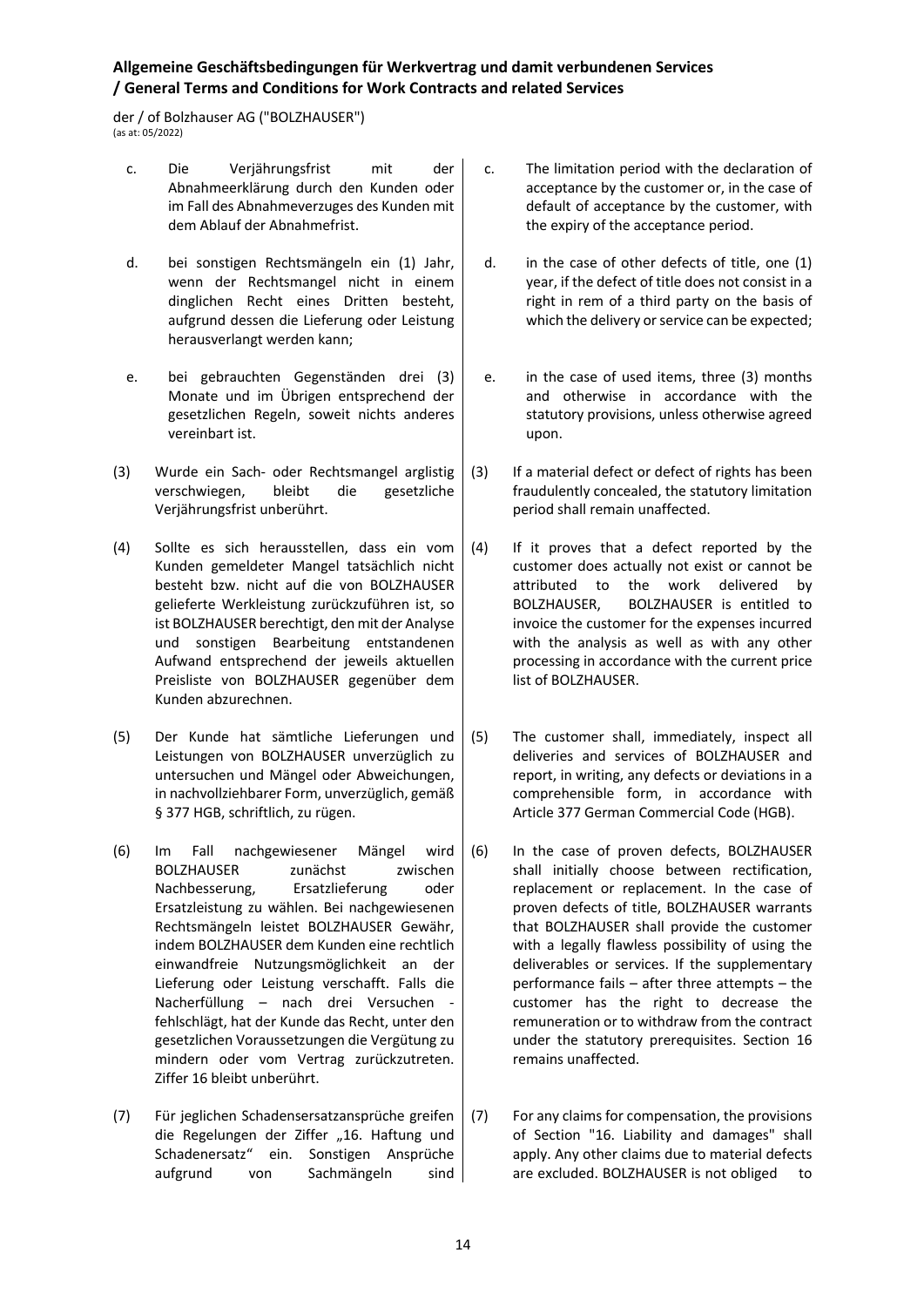der / of Bolzhauser AG ("BOLZHAUSER") (as at: 05/2022)

> ausgeschlossen. BOLZHAUSER verpflichtet sich weder für den Ersatz von Kosten, die aufgrund der Behebung von Sachmängeln durch Dritte entstanden sind, noch für Vertragskosten.

(8) BOLZHAUSER gewährleistet ausdrücklich die vereinbarte Beschaffenheit der Lieferungen und der erbrachten Leistungen sowie deren Tauglichkeit für die vertraglich vorausgesetzte Verwendung. Der Kunde wird BOLZHAUSER bei Sach- und Rechtsmängeln unterstützen, indem er auftretende Mängel konkret beschreibt, BOLZHAUSER die zur Mängeluntersuchung und -beseitigung vor Ort erforderliche Zeit und Gelegenheit gewährt und, soweit erforderlich, die Mängelbeseitigung unterstützt.

# **§ 15**

### **Schutzrechte Dritter**

- (1) BOLZHAUSER gewährleistet, dass keine Rechte Dritter der vertraglichen Nutzung der Lieferungen und der Leistungen entgegenstehen.
- (2) Rechtsmängel liegen vor, wenn BOLZHAUSER dem Kunden, die für die vertraglich vereinbarte Verwendung erforderlichen Rechte nicht rechtzeitig und nicht rechtsicher einräumen kann.
- (3) BOLZHAUSER wird den Kunden gegen alle Ansprüche, die von Dritten innerhalb der Gewährleistungsfrist geltend gemacht werden, verteidigen und freistellen, vorausgesetzt dass,
	- a. der Kunde unverzüglich BOLZHAUSER hiervon, in schriftlicher Form, in Kenntnis setzt,
	- b. der Kunde die erforderlichen Informationen und Vollmachten BOLZHAUSER zur Verfügung stellt,
	- c. BOLZHAUSER die alleinige Kontrolle über die Verteidigung eines solchen Anspruchs und alle damit verbundenen Verhandlungen übernehmen kann, und
	- d. der Kunde ohne vorherige schriftliche Zustimmung von BOLZHAUSER keine Ansprüche des Dritten anerkennt.
- (4) Falls der Kunde die Leistungsergebnisse selbst ändert oder durch Dritte ändern lässt, entfallen jegliche seiner Ansprüche, es sei denn, der

reimburse any costs incurred as a result of the remedy of material defects by third parties, nor for costs incurred out of any contract.

(8) BOLZHAUSER expressly guarantees the agreed quality of the deliverables and the services provided as well as of their suitability for the use stipulated in the contract. The customer shall support BOLZHAUSER in the event of material defects and defects of title by precisely describing any defects that occur, granting BOLZHAUSER the time and opportunity deemed necessary for the inspection and remedy of defects on site and, if necessary, by supporting the rectification of the defects.

#### **§ 15 Property rights of third parties**

- (1) BOLZHAUSER guarantees that no rights of third parties are in conflict with the contractual use of the deliverables and the services provided.
- (2) It is the case of defects of title, if BOLZHAUSER is not able to grant the customer the rights required for the use agreed upon in the contract in a timely as well as in a legally secure manner.
- (3) BOLZHAUSER shall defend and indemnify the customer against all claims asserted by third parties within the warranty period, provided that:
	- a. the customer informs BOLZHAUSER immediately thereof, in writing,
	- b. the customer provides BOLZHAUSER with the necessary information and powers of attorney,
	- c. BOLZHAUSER may assume sole control over the defence of such a claim and all related negotiations, and
	- d. the customer does not acknowledge any claims of the third party, without BOLZHAUSER's prior written consent.
- (4) If the customer changes himself the service results or has them changed by third parties, all his claims shall lapse, unless the customer can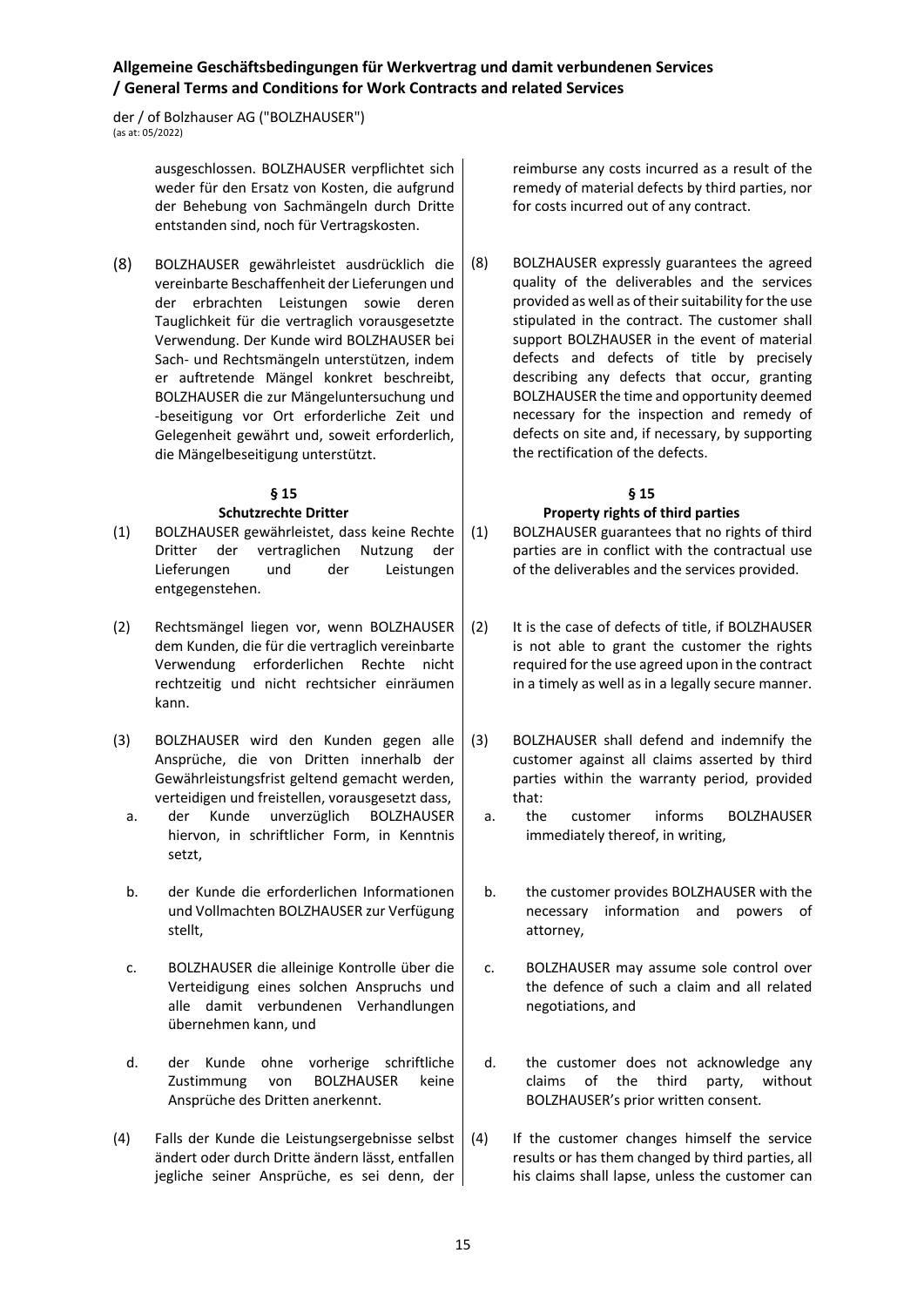der / of Bolzhauser AG ("BOLZHAUSER")  $\frac{1}{2}$  (as at: 05/2022)

> Kunde kann nachweisen, dass aufgetretenen Mängel nicht auf diese Tatsache zurückzuführen sind und ebenso, dass die Fehleranalyse und Mängelbeseitigung durch BOLZHAUSER dadurch nicht beeinträchtigt wird.

(5) Die vorstehenden Regelungen gelten für alle Leistungen von BOLZHAUSER, unabhängig davon, ob es sich um Werkleistungen oder um Dienstleistungen handelt.

#### **§ 16**

## **Haftung und Schadensersatz**

- (1) BOLZHAUSER haftet unbeschränkt für vorsätzlich oder grob fahrlässig verursachte Schäden, bei arglistigem Verschweigen von Schach- oder Rechtsmängeln, bei Übernahme einer Garantie, für Ansprüche aufgrund des Produkthaftungsgesetzes sowie für die Verletzung von Gesundheit, Körper oder Leben.
- (2) BOLZHAUSER haftet des Weiteren nur für Schäden, die auf der Verletzung einer Pflicht infolge einfacher Fahrlässigkeit beruhen, deren Einhaltung für die Erreichung des Vertragszwecks von besonderer Bedeutung ist und sofern die Schäden aufgrund der vertraglichen Verwendung des Leistungsergebnisses typisch und vorhersehbar sind. Entsprechendes gilt im Falle eines Deliktrechtsverstoßes.
- (3) In Fällen von Ziffer 16.2 kann die Haftung der BOLZHAUSER im Einzelfall maximal 25% und insgesamt maximal 50% der jeweils zu zahlender Vergütung für das Jahr, in welchem das Schadensereignis eingetreten ist bzw. im Falle einer Werkleistung der für die entsprechende Werkleistung gezahlten Vergütung betragen.
- (4) Der Kunde ist für die regelmäßige Sicherung seiner Daten verantwortlich. Bei einem von BOLZHAUSER zu vertretendem Verlust von Daten haftet BOLZHAUSER nur für denjenigen Aufwand, der bei ordnungsgemäßer Datensicherung durch den Kunden für die Wiederherstellung der Daten erforderlich ist.
- (5) Vorbehaltlich der Ziffern 16.1 und 16.2 haftet BOLZHAUSER weder für direkte noch für indirekte Vermögens- oder Folgeschäden, und

prove that the defects, that have occurred are not due to this fact as well as that the error analysis and corrective actions conducted by BOLZHAUSER are not affected by this procedure.

(5) The aforementioned provisions apply to all services of BOLZHAUSER, regardless of whether it is the case of work performance contracts or service contracts.

### **§ 16**

### **Liability and damages**

- (1) BOLZHAUSER is, without limitation, liable for any damages caused intentionally or through gross negligence, in the event of fraudulent concealment of material defects or defects of title, in the event of the assumption of a guarantee, for claims based on the Product Liability Law as well as for any damage to health, physical injury or death.
- (2) Furthermore, BOLZHAUSER shall only be liable for damages based on any violation, resulting from simple negligence, of an obligation to comply, which is of particular importance for the achievement of the purpose of the contract and provided that the damages are typical and foreseeable, due to the contractual use of the service result. The same applies in the event of a violation of tort law.
- (3) In cases of Section 16.2, the liability of BOLZHAUSER may in individual cases amount to a maximum of 25% and a total of a maximum of 50% of the remuneration to be paid in each case for the year, in which the damage event occurred or, in the case of a work performance, the remuneration paid for the corresponding work performance.
- (4) The customer is responsible for the regular backup of his data. In the event of loss of data for which BOLZHAUSER is responsible, BOLZHAUSER shall only be liable for the effort required for the restoration of the data if the data is properly backed up by the customer.
- (5) Subject to clauses 16.1 and 16.2, BOLZHAUSER shall not be liable for any direct, indirect pecuniary or consequential damages, and in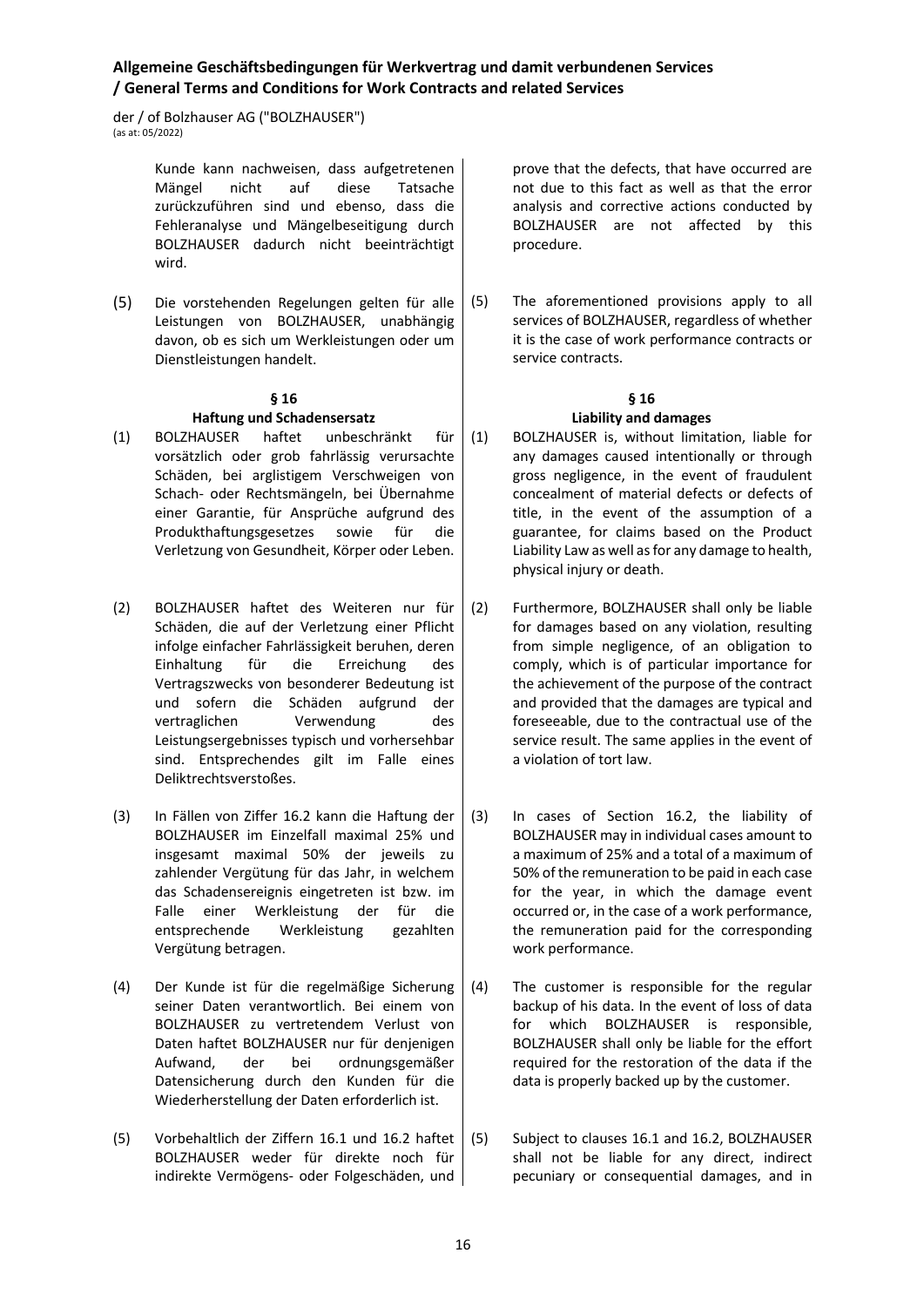der / of Bolzhauser AG ("BOLZHAUSER")  $\frac{1}{2}$  (as at: 05/2022)

> insbesondere haftet BOLZHAUSER nicht für eine Betriebsunterbrechung, einen Produktionsausfall oder für entgangene Gewinne.

(6) Diese Regelungen gelten auch zugunsten der Mitarbeiter und Erfüllungsgehilfen von BOLZHAUSER.

#### **§ 17 Vertragslaufzeit**

- (1) Die Vertragslaufzeit ist in jedem Angebot von BOLZHAUSER enthalten.
- (2) Sowohl BOLZHAUSER als auch der Kunde können den Vertrag jederzeit fristlos aus wichtigem Grund kündigen. Ein wichtiger Grund für eine außerordentliche Kündigung liegt insbesondere vor, wenn die andere Vertragspartei:
	- a. mit der Zahlung der Vergütung in Verzug geraten ist; oder
	- b. gegen das Abwerbeverbot oder gegen die Geheinhaltungspflicht verstößt.
- (3) Neben dem Recht zur Kündigung aus wichtigem Grund kann jede Vertragspartei den Vertrag mit einer Frist von einem (1) Monat jeweils zum Ende des Kalendermonats ordentlich kündigen.
- (4) Falls der Kunde den Vertrag ordentlich kündigt, behält sich BOLZHAUSER das Recht vor, die vollständige für den Fall der Vertragsausführung fällige Vergütung geltend zu machen
- (5) Falls BOLZHAUSER den Vertrag ordentlich kündigt, so findet die Vergütungsregelung gemäß Ziffer 7.2. Anwendung.
- (6) Jede Kündigung bedarf der Schriftform.

### **§ 18**

#### **Schlussbestimmungen**

(1) Sowohl das Angebot als auch diese AGB enthalten die vollständigen Vereinbarungen der Vertragsparteien über den Vertragsgegenstand. Im Fall von Widersprüchen zwischen dem Angebot von BOLZHAUSER und den AGB, geht Angebot von BOLZHAUSER den AGB vor.

particular BOLZHAUSER shall not be liable for any business interruption, loss of production or loss of profits.

(6) These provisions shall also apply in favour of BOLZHAUSER's employees and auxiliary persons.

# **§ 17**

### **Term of the contract**

- (1) The term of the contract is included in every BOLZHAUSER offer.
- (2) Both BOLZHAUSER and the customer may terminate the contract at any time, without notice, for good cause. An important reason for an extraordinary termination is provided in particular if the other contracting party:
	- a. is in default with the payment of the remuneration; or
	- b. is in violation of the prohibition of solicitation or the obligation for confidentiality.
- (3) In addition to the right to terminate the contract for good cause, any contractual obligation may terminate the contract with a notice period of one (1) month, at the end of the calendar month.
- (4) If the customer terminates the contract properly, BOLZHAUSER has the right to claim full remuneration due in the event of the execution of the contract.
- (5) If BOLZHAUSER terminates the contract properly, the remuneration regulation in accordance with Section 7.2 shall apply.
- (6) Any termination must be in writing.

# **§ 18**

## **Final provisions**

(1) Both the offer and these GTC contain the complete agreements of the contracting parties on the subject matter of the contract. In the event of contradictions between BOLZHAUSER's offer and the GTC, BOLZHAUSER's offer shall prevail over the GTC.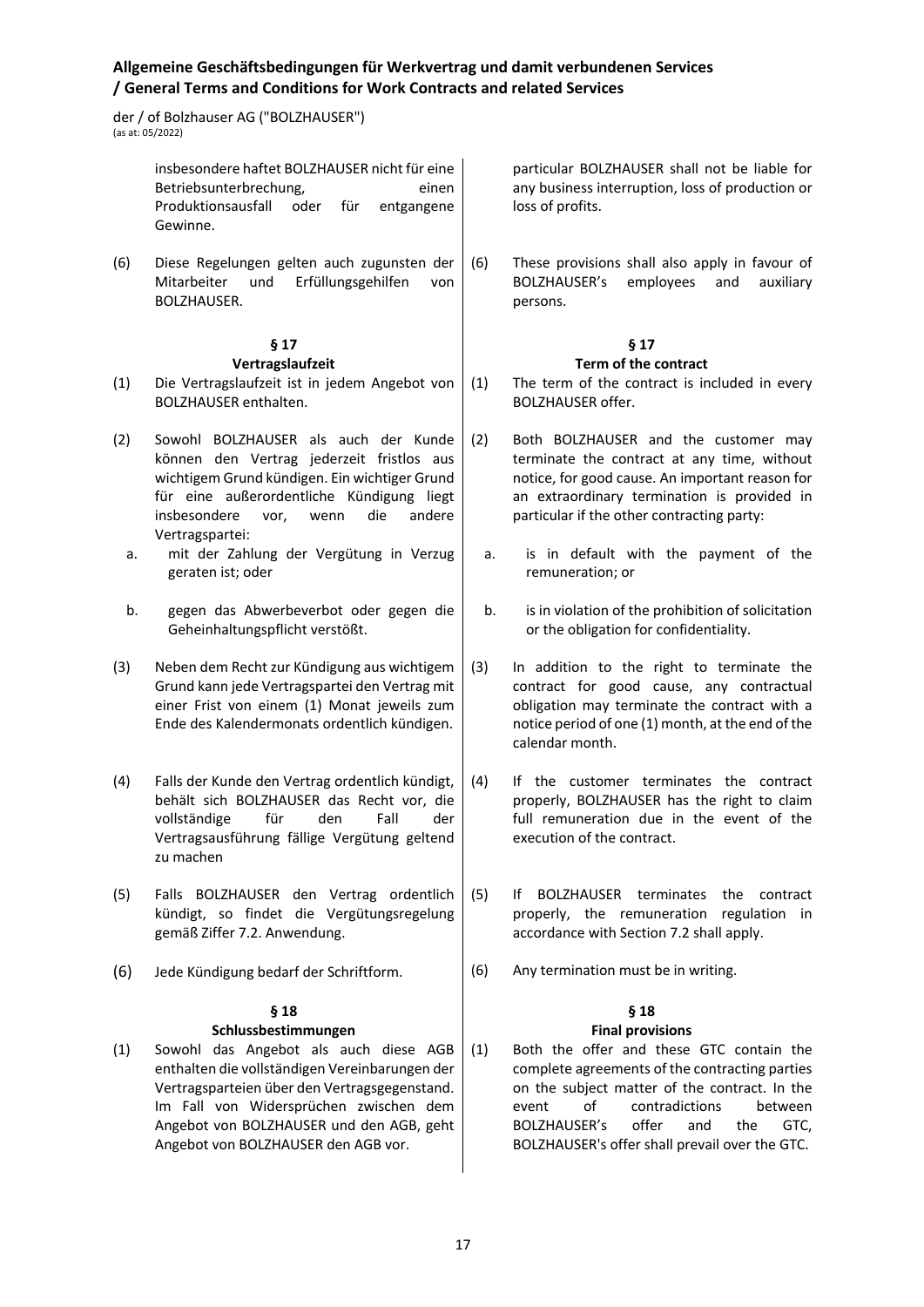der / of Bolzhauser AG ("BOLZHAUSER") (as at: 05/2022)

- (2) Eine Aufrechnung gegen Forderungen von BOLZHAUSER kann der Kunde nur mit unbestrittenen oder rechtskräftigen Forderungen geltend machen.
- (3) Ein Zurückbehaltungsrecht des Kunden ist ausgeschlossen, es sei denn, die Gegenforderung des Kunden stammt aus demselben Vertragsverhältnis und ist von BOLZHAUSER unbestritten, schriftlich anerkannt, oder dem rechtskräftig zuerkannt.
- (4) Mündliche Nebenabreden wurden nicht getroffen. Zuvor im Rahmen von Vertragsverhandlungen erteilte Aussagen einer der Vertragsparteien sind gegenstandslos, sofern sie nicht in den Vertrag eingeflossen sind.
- (5) Diese Vereinbarung kann nur schriftlich geändert, aufgehoben oder ergänzt werden. Das gilt auch für die Änderung des Schriftformerfordernisses.
- (6) Sollten Teile des jeweiligen Vertrags oder dieser ABG unwirksam sein oder unwirksam werden, so bleiben die übrigen Bestimmungen hiervon unberührt. Die Vertragsparteien verpflichten sich, die unwirksamen oder nichtigen Teile durch wirtschaftlich gleichwertige, rechtsbeständige Bestimmungen zu ersetzen, die dem mit den unwirksamen Bestimmungen verfolgten wirtschaftlichen Zweck möglichst nahekommen.
- (7) Es findet ausschließlich das Recht der Bundesrepublik Deutschland, unter Ausschluss des UN-Übereinkommens über den internationalen Warenverkehr (CISG) Geltung. Erfüllungsort für alle von BOLZHAUSER zu erbringenden Leistungen ist, sofern nichts anderes vereinbart wird, Frankfurt am Main.
- (8) Ausschließlicher Gerichtsstand für alle etwaigen Rechtsstreitigkeiten im Zusammenhang mit Werkverträgen ist Frankfurt am Main.
- (9) Die Rechte und Pflichten aus einem unter diesen AGB abgeschlossenen Vertrag können ohne die vorherige, schriftliche, Zustimmung der anderen Vertragspartei nicht an Dritte abgetreten werden.
- An offsetting by the customer against any claims of BOLZHAUSER is acceptable only the scope of undisputed or legally determined claims.
- (3) The customer's right for retention is excluded, unless the customer's counterclaim originates from the same contractual relationship and is undisputed by BOLZHAUSER, recognized in writing, or legally determined.
- (4) Verbal ancillary agreements were not made. Statements made by one of the contracting parties previously in the context of contract negotiations are devoid of purpose, unless they have been incorporated into the contract.
- (5) This Agreement may only be amended, cancelled or supplemented in writing. This also applies to the change of the written form requirement.
- (6) If parts of the respective contract or these GTC be or become invalid, the remaining provisions shall remain unaffected. The contracting parties undertake to replace the ineffective or void parts with economically equivalent, legally stable provisions that come as close as possible to the economic purpose pursued by the invalid provisions.
- (7) The law of the Federal Republic of Germany shall apply exclusively, to the exclusion of the UN Convention on the International Sale of Goods (CISG). Unless otherwise agreed, the place of performance for all services to be provided by BOLZHAUSER is Frankfurt am Main.
- (8) Any legal disputes in connection with work performance contracts shall be resolved by the competent courts of Frankfurt am Main.
- (9) The rights and obligations arising from a contract concluded under these GTC cannot be assigned to third parties without the prior, written consent of the other contracting party.